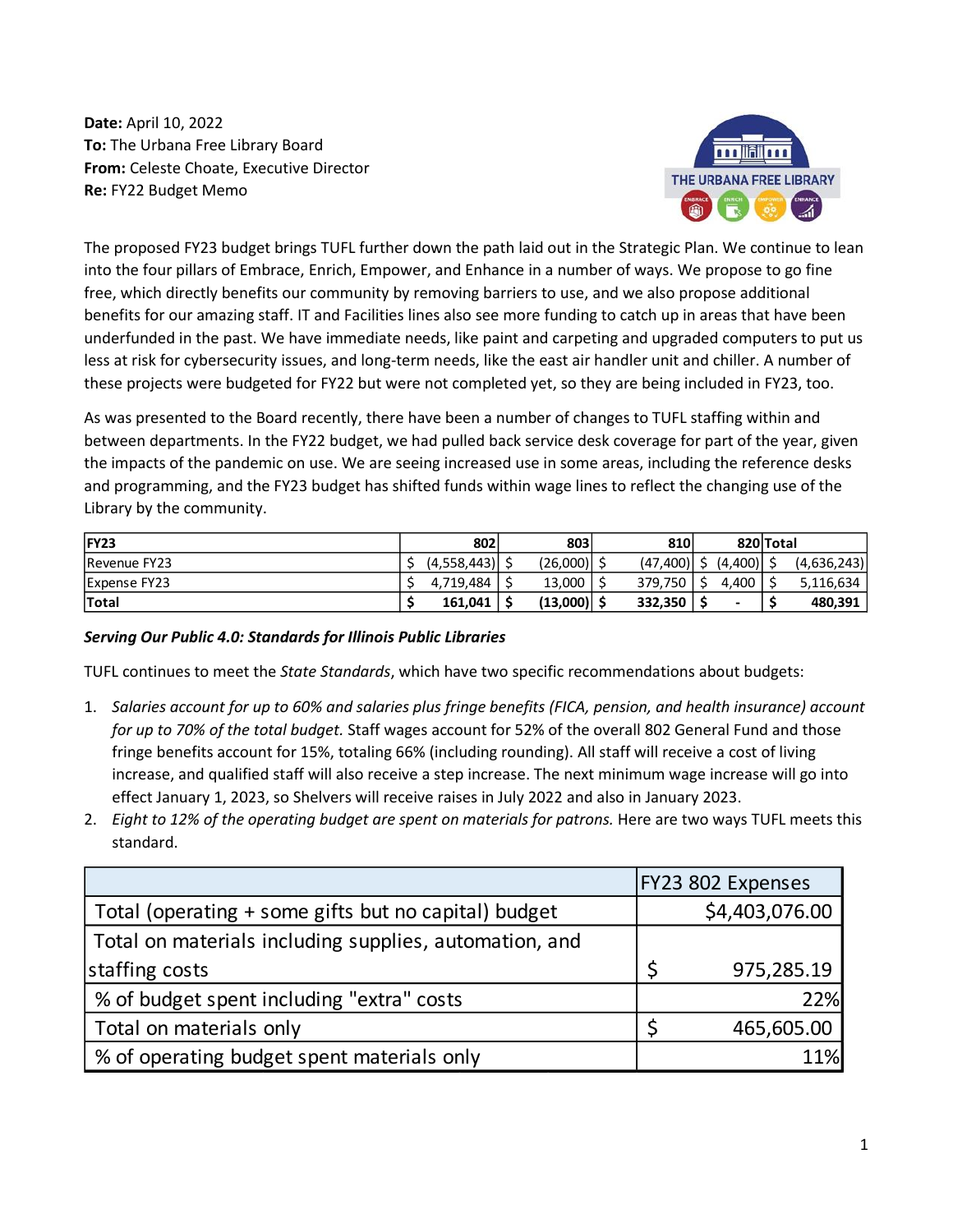### **Revenue highlights**



- Property taxes continue to be the primary source of revenue at 84%.
- We continue to see growth in the Friends of The Urbana Free Library's Amazon and Etsy online stores. In addition to the normally generous funding from The Urbana Free Library Foundation, there is a new Frampton Fund of \$23,000 in honor of former Library Board member Peg Frampton for specific outreach initiatives. The Foundation will be doing a matching grant campaign later this year to raise additional funds, and we will continue to increase our development efforts in support of Enhance, Goal 1: *We steward our physical and financial resources to allow for growth and sustainability.*
- Since we propose that TUFL go fine free, we have not budgeted the fines in the Library Fees line, but due to upward trends in other fees, expect only a \$5,600 decrease in Library Fees in FY23. There is more information below about the benefits of going fine free. The fine revenue of \$16,500 we might have received would be .4% of the overall budget.



### **Expense Highlights**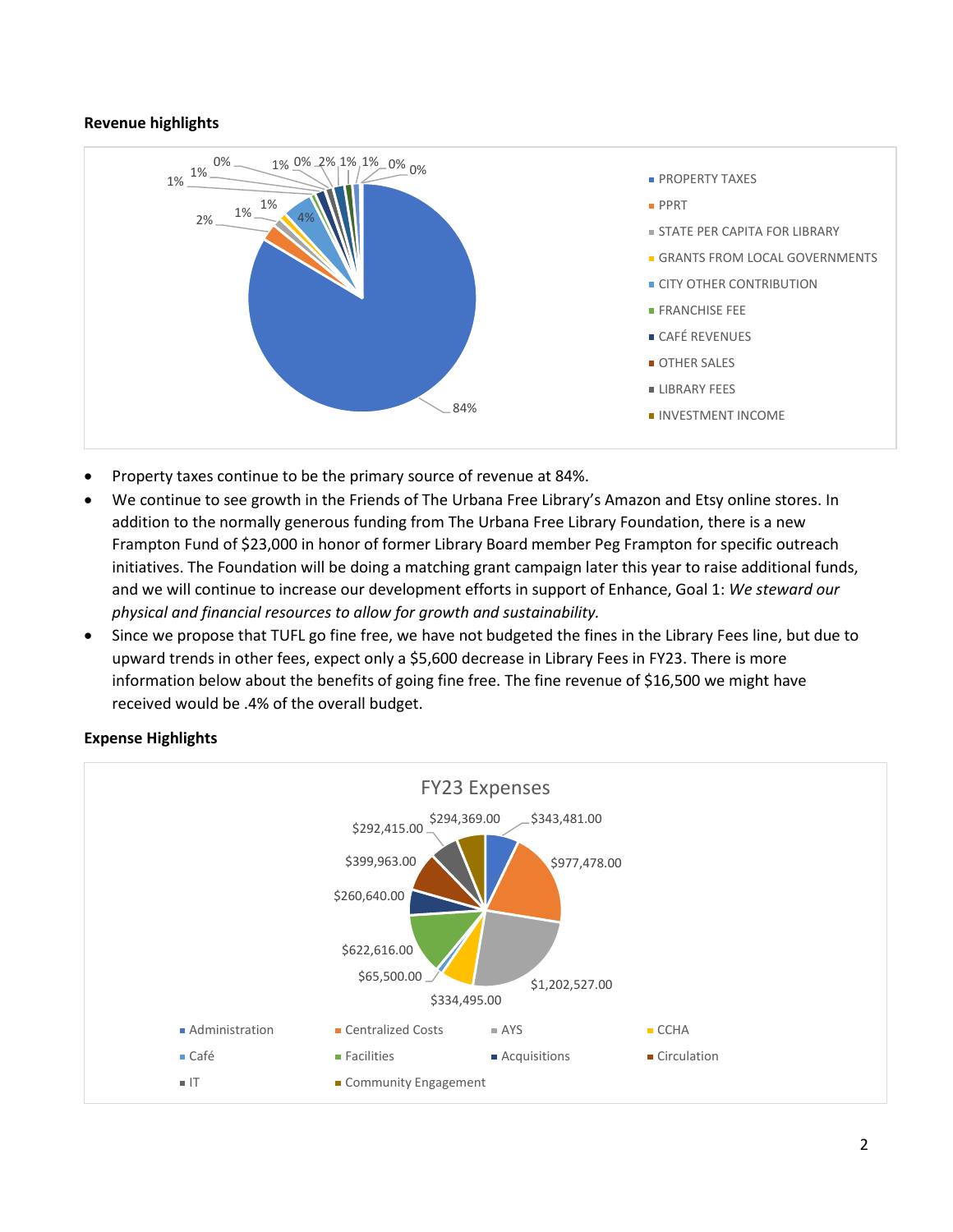- We evaluated staff workflow and spending in the Centralized Costs section of the budget and shifted appropriate expenses to IT and Facilities lines.
- Some facilities projects that were budgeted for FY22 were deprioritized, given more pressing needs, including the evaluation and demolition of the Webber Building, and necessary work on the Tepper Building. Projects budgeted for FY22 have been reallocated to FY23, and others have been added. In addition, we propose shifting more funds to the 803 Special Reserve Fund for Facilities and for IT.
- With new IT staff and the managed service provider on board, IT is eager to make more positive changes. In order to provide a safer cybersecurity environment, this budget's new level of IT funding allows us to shorten our computer replacement cycle to 5 years and update some servers, as well.
- At the end of this document, please see information about future spending for IT and Facilities.
- Although we don't generally ask the Board to go into fund balance for projects, there were a number of items this year that we were unable to complete due to timing issues. Please see the attached list. We request that since these expenses go unspent this year, we re-budget them for FY23.
- We are budgeting for the Library Café to be revenue neutral in case we decide to reopen it. We only open it if we are confident it would break even. We are not currently seeing the necessary number of people visiting the Library for it to be profitable. We anticipate sharing a recommendation about the Café's future with the Board in FY23.
- More information about TUFL's fund balances will be available at the April Board meeting and at the May Board meeting.

# **Exciting new initiatives in FY23:**

The first initiative staff recommend is TUFL going fine free. Staff propose that The Urbana Free Library become fine free in support of the Strategic Plan's emphasis on equity, diversity, and inclusion. If the Board passes this part of the FY23 budget proposal at the May 2022 Board Meeting, staff further propose beginning implementation as soon after that meeting as we can reasonably implement the changes and update patron accounts.

The Library has taken steps over the years to remove barriers to use, moving toward a fine free policy by increasing fee limits before library use is blocked and implementing automatic renewals. Fines disproportionately affect low-income patrons, and eliminating the fine barrier will ensure that patrons who need the Library's resources the most can utilize them. It will allow for more positive interactions between staff and patrons by moving conversations from reminding patrons how much they owe in fines to promoting the Library's many resources. It will create a better customer service experience as patrons do not have to worry when they approach the Circulation Desk if they will have a fine to pay on their account from materials that have been returned.

In addition, it will save staff time. For example, Champaign Public Library has shared that patrons do not want to check out items from The Urbana Free Library because they do not want the possibility of fines, which means that TUFL items are sent to Champaign to fill holds and are never checked out. Filling holds and delivering them to Champaign is a time-consuming and costly endeavor just to have them immediately sent back. In addition, some Urbana residents are checking out Champaign Public Library items because they do not want the possibility of fines from their home library.

Staff believe that the benefits of being fine free would outweigh the small budget impact for these expected revenues in FY23. While fines will be forgiven, there will still be charges for Lost and Damaged items.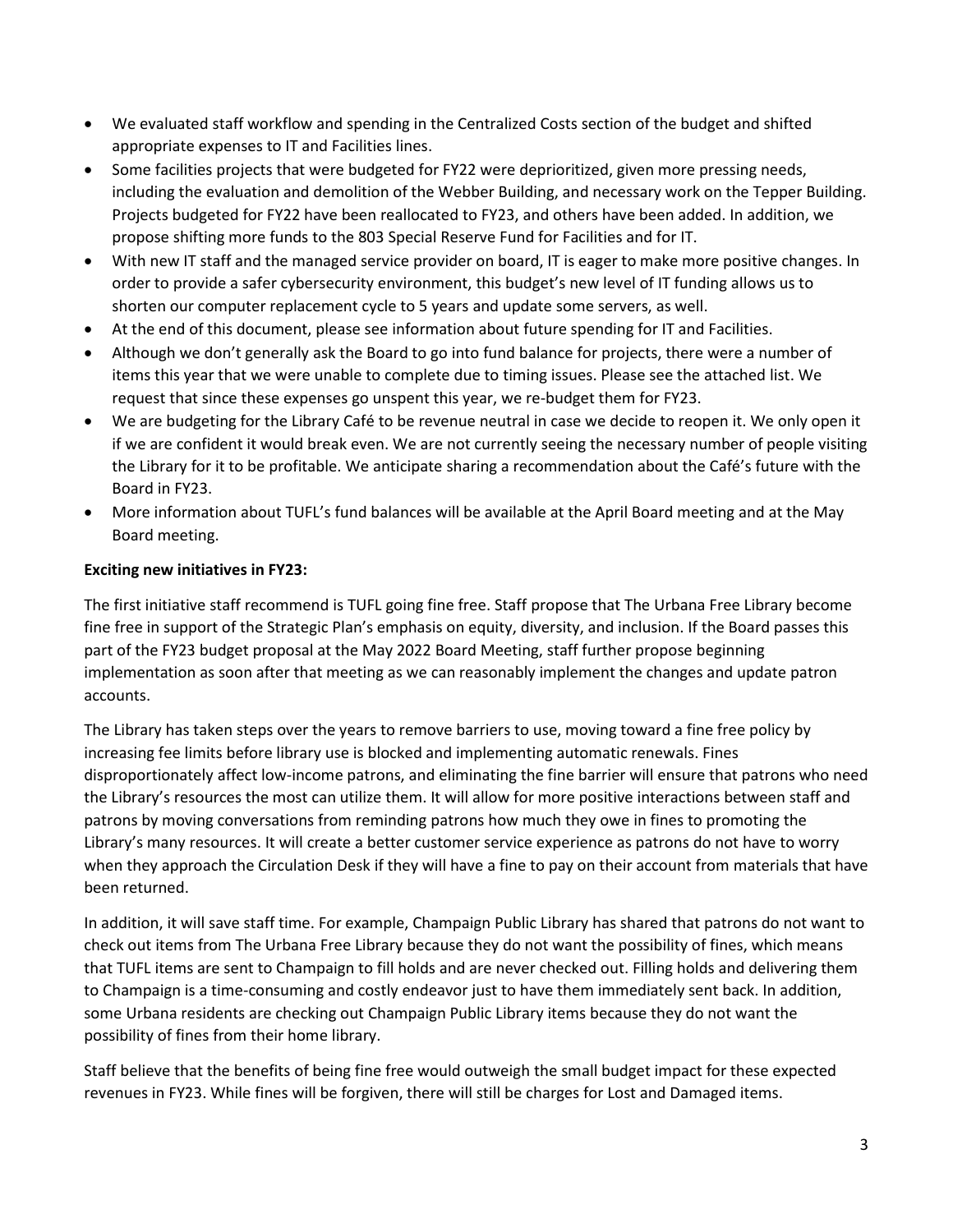This chart shows the number of patrons who would benefit from forgiving outstanding fines. We cannot tell how many additional community members chose not to get a card at all because they feared the implications of debt who will find the Library more welcoming now.

| <b>Patron Group</b> | # of patrons $w/$<br>overdue fines | <b>Total amount of</b><br>outstanding<br>overdue fines | # of patrons<br>with overdue<br>fines between<br>\$25 & \$100 | # of Patrons<br>with overdue<br>fines over \$100 |
|---------------------|------------------------------------|--------------------------------------------------------|---------------------------------------------------------------|--------------------------------------------------|
| Adults              | 6,113                              | \$65,570.85                                            | 522                                                           | 89                                               |
| Teens               | 82                                 | \$1,075.33                                             | 4                                                             |                                                  |
| Youth               | 480                                | \$3,716.95                                             | 32                                                            |                                                  |

Libraries across the country have been positively impacted by the removal of fines:

- Champaign Public Library stated, "The atmosphere at the Checkout Desk changed. Customers are no longer nervous that there is going to be some unexpected fee because they missed the due date by a day or argumentative about the appearance of fees. When someone returns an item that has aged to Lost, all the fees are gone. Customers were often still left with overdue fees even though the item was returned. Using the library is a much less stressful experience, especially for families with children who check out lots of materials."
- Salt Lake City Public Library had a 10% increase in both circulation and unique borrowers one year after eliminating fines.
- The Denver Public Library has reported that 35% of the patrons who stopped using library services have reengaged after having accounts cleared of fines.
- San Rafael Public Library (CA) reported an increase in circulation of children's materials as well as a 40% increase in youth borrowers.
- Chicago Public Library saw a 240% increase in the number of books returned, noting that if patrons owe fines, they were hesitant to bring books back.
- New York Public Library had more than 72,000 overdue or lost items returned and depending on location a 9% to 15% return of patrons.

We will bring any policies which will be impacted by going fine free for the Board's consideration and approval at the May 2022 Board meeting.

## **Staff Benefits:**

Following the Strategic Plan, Enhance, Goal 2, *We cultivate continuous improvement among Board and staff members to create increased engagement, satisfaction, and retention*, we recommend new staff benefits to increase the Library's appeal as a workplace both to current employees and to people in the job market. We believe these benefits to be sustainable in light of Enhance, Goal 1*: We steward our physical and financial resources to allow for growth and sustainability.*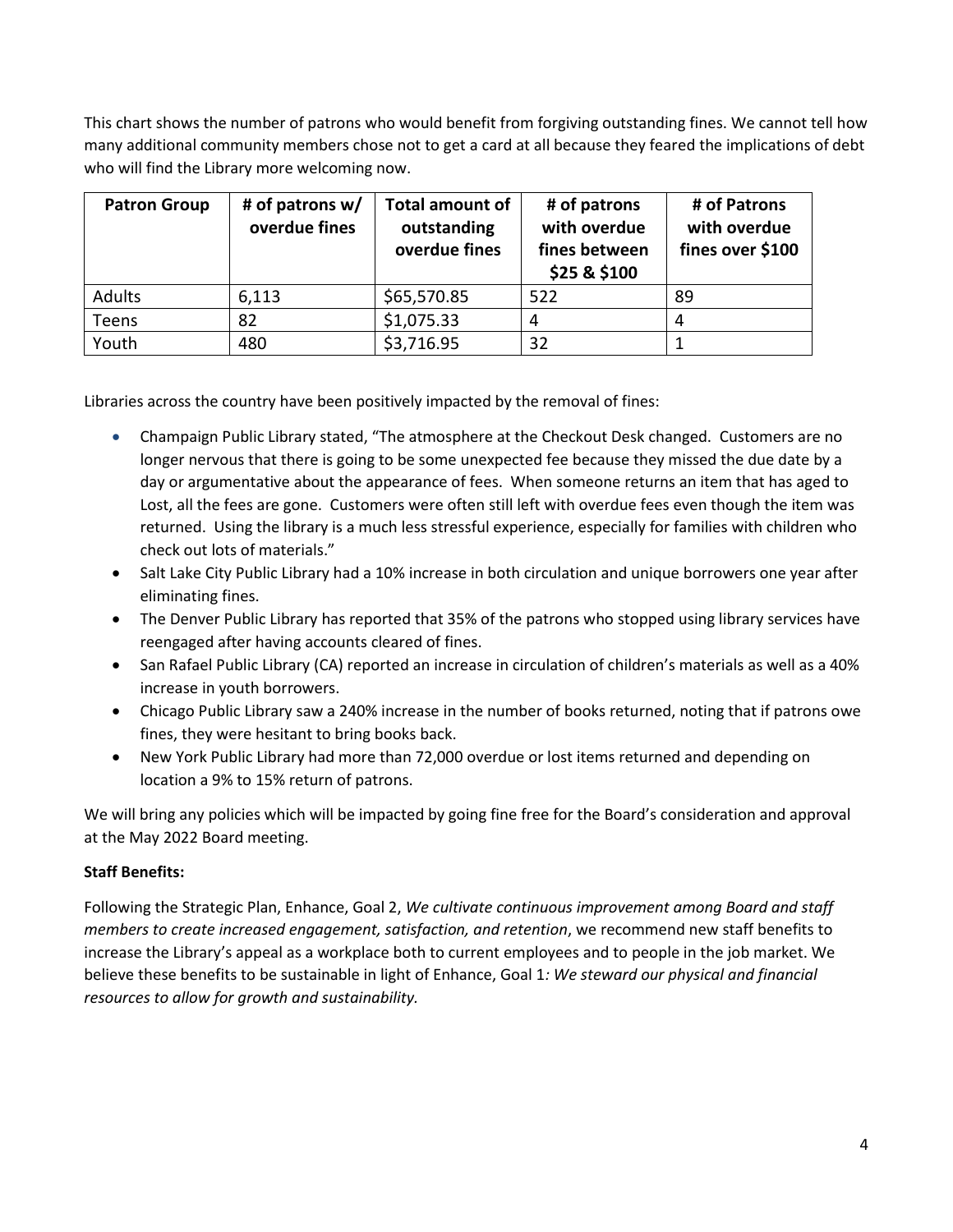Here are current staff benefits, followed by new initiatives we are proposing:

| <b>Benefits TUFL provides:</b>               | Who qualifies:        |
|----------------------------------------------|-----------------------|
| <b>COVID Leave</b>                           | all staff             |
| free parking                                 | all staff             |
| sick leave                                   | PT and FT staff       |
| personal leave                               | PT and FT staff       |
| vacation leave                               | PT and FT staff       |
| health insurance for employee only           | PT and FT staff       |
| <b>IMRF</b> retirement contribution          | PT and FT staff       |
| \$20,000 life insurance                      | FT staff              |
| <b>Employee Assistance Program</b>           | all staff             |
| staff library cards                          | all staff             |
| bereavement leave                            | all staff             |
| holiday leave                                | PT and FT staff       |
| Retirement Health Savings plan               | PT and FT staff       |
|                                              |                       |
|                                              |                       |
| <b>Opportunities TUFL makes available:</b>   | Who qualifies:        |
| dental insurance                             | PT and FT staff       |
| vision insurance                             | PT and FT staff       |
| extra life insurance                         | FT staff              |
| ICMA-Roth and 457 plans                      | PT and FT staff       |
| IMRF voluntary addition contribution         | PT and FT staff       |
| critical illness insurance                   | FT staff              |
| accident insurance                           | FT staff              |
| flex spending plan                           | PT and FT staff       |
| short term disability                        | FT staff              |
| long term disability                         | FT staff              |
| tuition waiver at the iSchool for one course | 1 person per semester |
| credit union                                 | all staff             |
| Library services discounts                   | all staff             |

#### **Proposed new benefits:**

#### **Hourly Sick Leave**

One way we can support hourly staff is to institute sick leave that, to date, has only been available to full- and part-time employees. We asked seven libraries around the state about their staff benefits. Four of the libraries told us they already offer sick leave to hourly staff. During the pandemic, the Library's Paid Leave Related to COVID-19 has allowed the Library's hourly staff to stay home when they were experiencing COVID-19 symptoms without the worry of losing pay. It can be a difficult decision to work sick or stay home unpaid, and the Library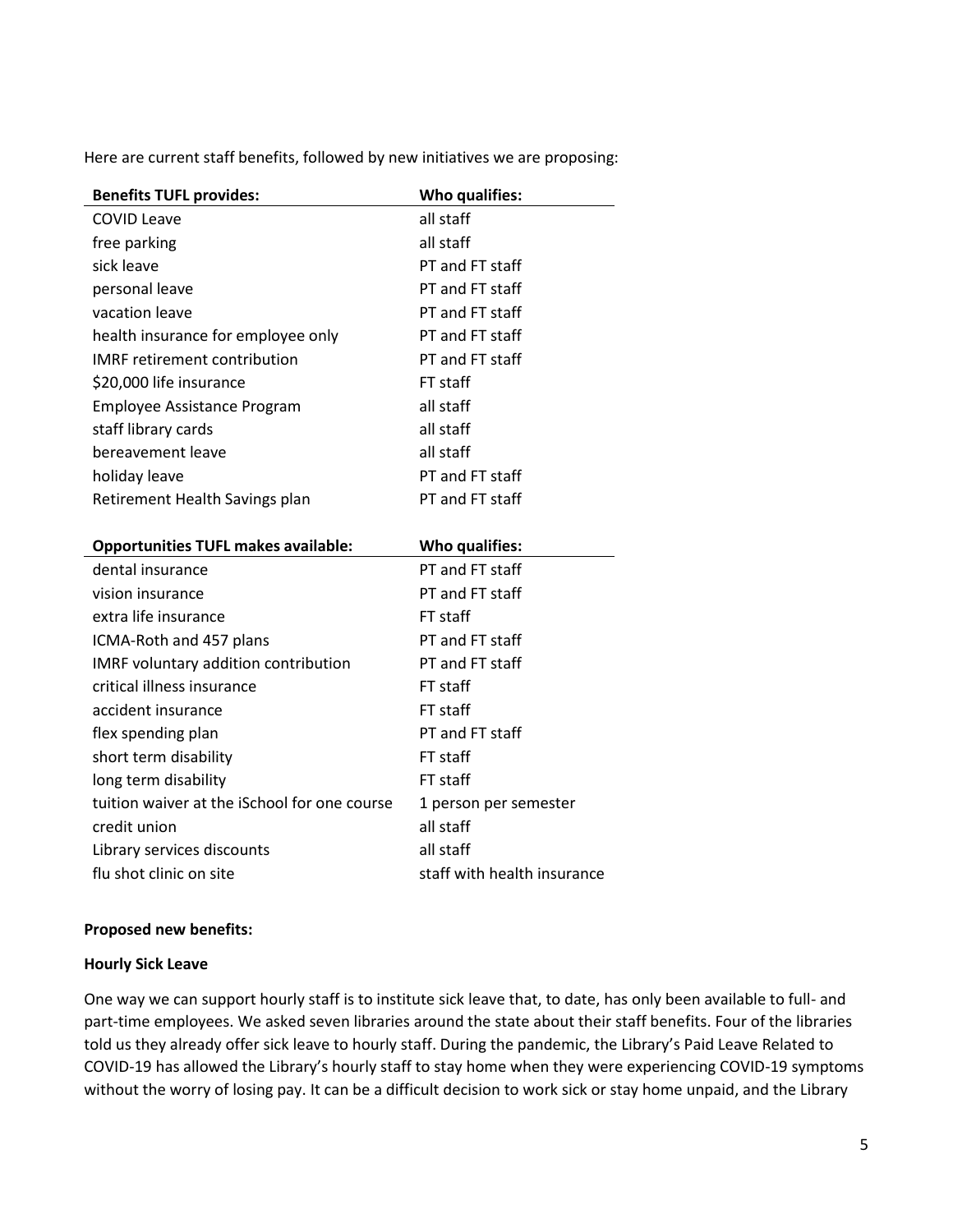also benefitted by keeping illnesses out of the building, producing a win-win situation that we'd like to continue by instituting this benefit. The Hourly Sick Leave benefit would work as follows:

- Hourly staff already working at the Library on July 1, 2022, each would receive Hourly Sick Leave of four (4) hours to "seed" their balance, and then they would begin to accrue with each pay period.
- All full-time employees are credited with a total of 96 hours of sick leave annually. Hourly employees would be credited with sick leave in proportion to the percentage of full-time work they perform in their roles as hourly employees. Hourly staff could accrue Hourly Sick Leave up to a maximum of 19 hours. Once they reach a total of 19 hours, Hourly Sick Leave would stop accruing until the staff member is once again under 19 hours. We have seen that other libraries stipulate a "use it or lose it" approach to Hourly Sick Leave, but we are not making such a recommendation here.
- As with sick leave for full-time and part-time employees, sick leave is not paid out when someone separates from the Library.

We estimate the overall cost to the Library would be less than \$10,000/year, depending on how many shifts managers need to replace for public service staff and how many staff take their full allotment of Hourly Sick Leave. We believe the Library will be able to absorb this cost in the current staffing budget request, and at least one other library surveyed said they were able to do so.

# **Parental Leave**

The Library does not currently offer any parental leave other than 12 weeks of unpaid leave under the Family Medical Leave Act (FMLA). Per the Leave Policy, staff must use accrued sick time, personal time, and vacation time to be paid during their FMLA leave. In the same survey of seven libraries, four of the seven offer some level of Parental Leave and a fifth is considering it this year. We propose the following parameters for Parental Leave:

- Up to 8 weeks of Parental Leave for full-time staff. Part-time staff would be eligible for Parental Leave in proportion to the percentage of full-time work they perform as part-time employees.
- Would be available to full- and part-time employees who have worked for the Library for at least 12 months prior to using the leave benefit.
- Would run concurrent with FMLA time for employees who qualify for FMLA.
- It could not be used for child care.

We believe the overall cost to the Library would be able to be absorbed into the current staffing budget request, since given past history, we anticipate it will only be needed by staff members every couple of years. Another factor keeping the cost low is that we will not have to replace all of the hours for every staff member who takes this leave. For example, for some staff, we may only need to replace their "on-desk" time and not their "offdesk" time. Our estimates show the total cost of parental leave could range between roughly \$4,000-\$8,000 per instance. As with Hourly Sick Leave, we believe the Library will be able to absorb this cost in the current staffing budget request.

We will bring an updated Leave Policy for the Board's consideration and approval at the May 2022 Board meeting, with benefits to start the pay period beginning May 15, 2022 if approved.

## **Dependent health insurance coverage**

The last new initiative is subsidizing a portion of family health insurance coverage. TUFL can only afford it if the City funds it, and a budget request has been made to the City. One of the great recruiting tools for the City of Urbana is the marvelous health care benefits that are offered. The health insurance plan a good one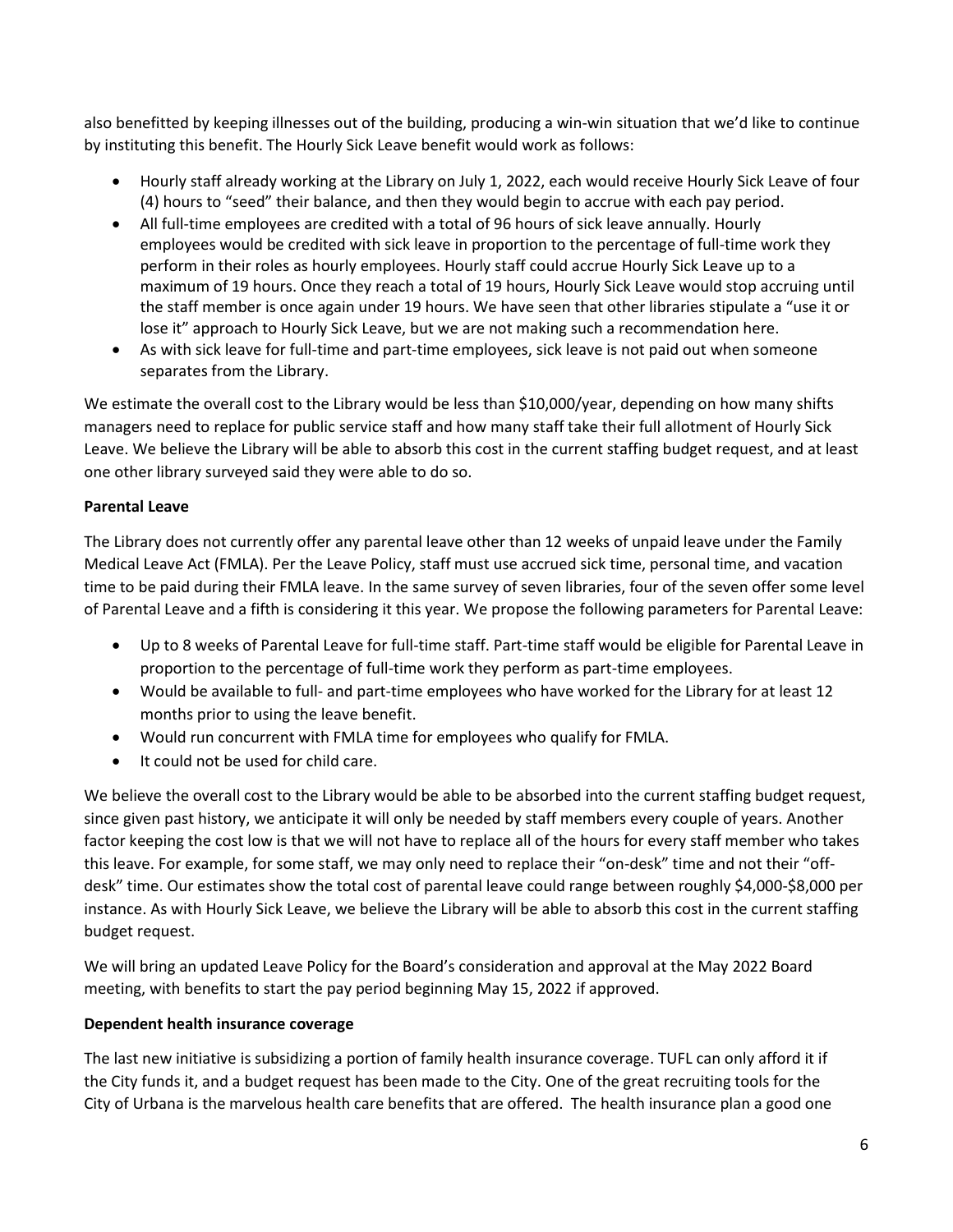and the City also provides between 70%-77% of dependent coverage costs to its employees. In order to be competitive in the marketplace for recruiting and retaining staff, The Urbana Free Library would like to offer the same benefits.

We surveyed thirty staff members who are eligible for health insurance to check their interest in having part of dependent coverage costs paid for by the Library. Twelve staff members responded, with only the three who currently subscribe saying they would subscribe to dependent coverage if the Library paid 25%. All three have commented on the hardship of the expense. Eight staff answered that they would definitely be interested in subscribing if the Library paid 50% or above of the dependent insurance costs

We would like to offer comparable benefits to what the City is offering, and based on the response from our survey, we estimate we would need about \$49,500 in FY23 to cover January-June 2023. Insurance runs on a calendar year, and people have already subscribed (or not) for CY2022. Since we would continue to offer this benefit, we would need an additional amount from the City to increase our baseline in FY24, to get to a whole year's coverage.

The City's budgeting process is on a different timeline, and it is not likely that they will know if our request has been funded until after the May Board meeting. If the City does approve this budget request, they can update it in our budget, as well as their own. We will share more information about this potential new initiative as we have it.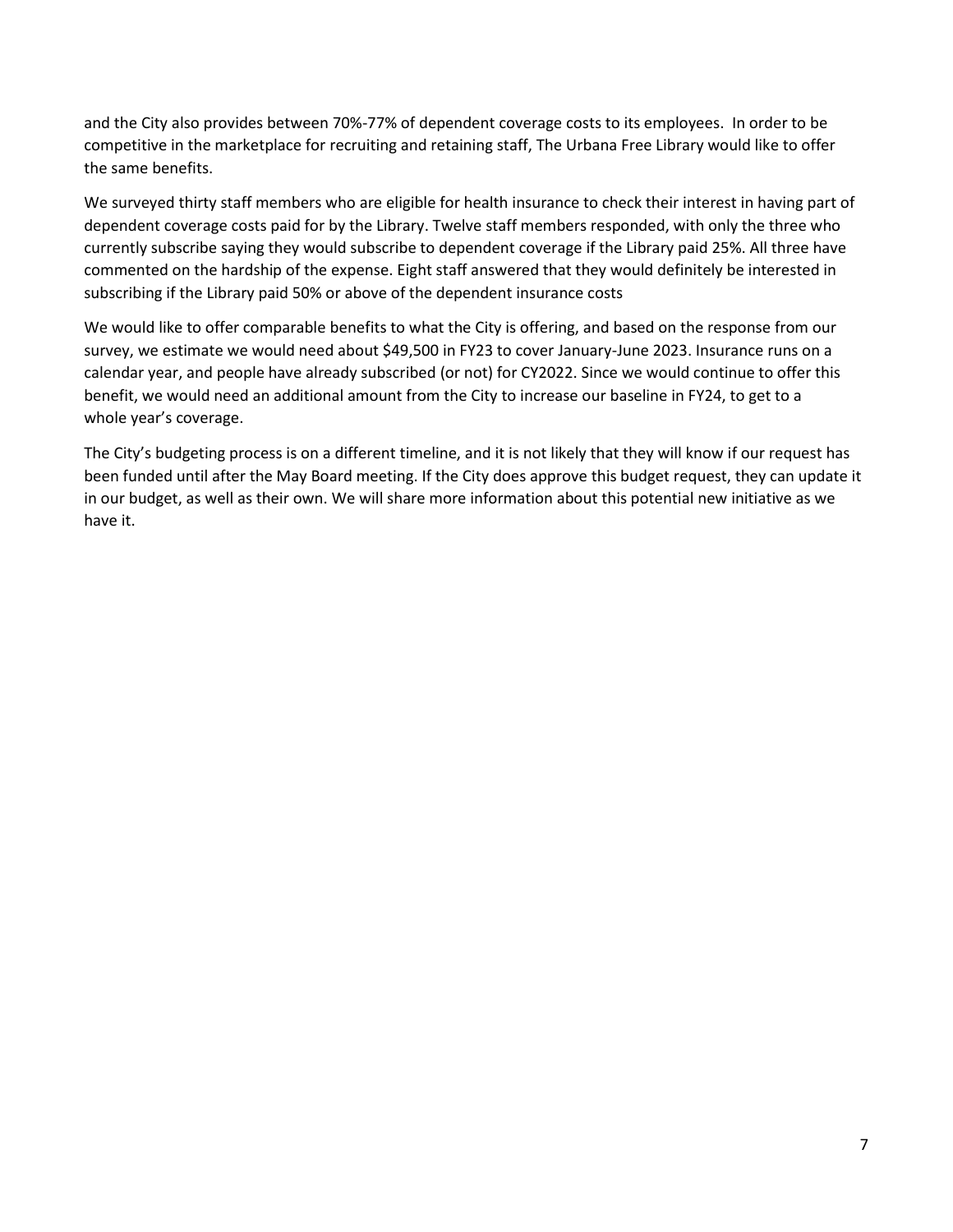#### **The Urbana Free Library FY23 Budget Proposal for April 2022 Board Meeting**

| Type      | Account Organization Object Project |                |       | <b>Account Description</b>                                     | 2023 Department Budget           | 2022 Projected Actuals            | 2022 Revised Budget                | 2022 Actuals                        | 2021 Actuals                            |
|-----------|-------------------------------------|----------------|-------|----------------------------------------------------------------|----------------------------------|-----------------------------------|------------------------------------|-------------------------------------|-----------------------------------------|
| R         | 802                                 | 40100          |       | <b>PROPERTY TAXES</b>                                          | ( \$3,809,749.00)                | ( \$3,641,898.65)                 | ( \$3,641,898.65)                  | ( \$1,676,233.72)                   | ( \$3,767,847.77)                       |
| ${\sf R}$ | 802                                 | 40302          |       | PPRT                                                           | ( \$108,458.00)                  | (\$121,863.00)                    | ( \$121, 863.00)                   | ( \$152, 848.05)                    | ( \$134, 610.12)                        |
| R         | 802                                 | 40309          |       | STATE PER CAPITA FOR LIBRARY                                   | ( \$56, 354.00)                  | ( \$51, 563.00)                   | (560, 843.00)                      | (560, 843.75)                       | ( \$51, 562.50)                         |
| R<br>R    | 802<br>802                          | 41500<br>41700 |       | GRANTS FROM LOCAL GOVERNMENTS<br>CITY OTHER CONTRIBUTION       | (\$45,920.00)<br>(\$196, 235.00) | (\$45,920.00)<br>( \$206,060.00)  | ( \$45, 920.00)<br>( \$206,060.00) | ( \$34, 720.00)<br>( \$129, 730.81) | ( \$45, 920.00)<br>(50.33)              |
| ${\sf R}$ | 802                                 | 44220          |       | <b>FRANCHISE FEE</b>                                           | ( \$33, 350.00)                  | ( \$33,350.00)                    | ( \$33, 350.00)                    | ( \$33, 350.00)                     | ( \$33, 350.00)                         |
| ${\sf R}$ | 802                                 | 44506          |       | CAFÉ REVENUES                                                  | ( \$65,500.00)                   | ( \$65,500.00)                    | ( \$65,500.00)                     | (57.20)                             | (5545.43)                               |
| ${\sf R}$ | 802                                 | 44599          |       | OTHER SALES                                                    | ( \$3,087.00)                    | ( \$3,000.00)                     | ( \$3,000.00)                      | (\$1,060.12)                        | (52, 235.24)                            |
| R         | 802                                 | 44800          |       | LIBRARY FEES                                                   | (\$50,300.00)                    | ( \$55,900.00)                    | ( \$55, 900.00)                    | ( \$45, 828.64)                     | ( \$53,656.74)                          |
| R         | 802                                 | 45000          |       | <b>INVESTMENT INCOME</b>                                       | (5700.00)                        | ( \$500.00)                       | ( \$500.00)                        | (5461.23)                           | ( \$426.86)                             |
| R<br>R    | 802<br>802                          | 46290<br>46300 |       | OTHER REIMBURSEMENTS<br>DONATIONS/CONTRIBUTIONS/GIFTS          | (574, 955.00)<br>(\$50,585.00)   | ( \$68, 652.00)<br>( \$55,780.00) | ( \$68, 652.00)<br>( \$57, 380.00) | (570, 396.27)<br>( \$39, 171.90)    | (50.24)<br>( \$38, 126.94)              |
| R         | 802                                 | 46900          |       | OTHER MISCELLANEOUS REVENUES                                   | ( \$50, 250.00)                  | ( \$50, 250.00)                   | ( \$69, 338.75)                    | (\$20,054.99)                       | ( \$10,039.01)                          |
|           | 802                                 | 49803          |       | TRF FROM LIB RESERVE FUND                                      | ( \$13,000.00)                   | \$0.00                            | \$0.00                             | \$0.00                              | \$0.00                                  |
|           | 802                                 | 49810          |       | TFR FROM LIBRARY TRUST FUND                                    | \$0.00                           | \$0.00                            | \$0.00                             | \$0.00                              | \$0.00                                  |
|           |                                     |                |       | <b>TOTAL 802 REVENUE</b>                                       | ( \$4,558,443.00)                | (54,400,236.65)                   | (54, 430, 205.40)                  |                                     | $(52, 264, 706.68)$ $(54, 138, 321.18)$ |
|           |                                     |                |       |                                                                |                                  |                                   |                                    |                                     |                                         |
| Ε         | 80280800<br>80280800                | 50110<br>52320 |       | SALARY - REGULAR EMPLOYEES<br>TRAVEL, EDUCATION AND TRAINING   | \$334,281.00<br>\$9,200.00       | \$299,797.00<br>\$10,350.00       | \$299,797.00<br>\$10,350.00        | \$215,724.50<br>\$2,876.95          | \$272,604.99<br>\$2,863.40              |
| E         | 80280801                            | 50210          |       | INSURANCE                                                      | \$285,213.00                     | \$225,170.00                      | \$225,170.00                       | \$154,605.50                        | \$161,021.28                            |
| Ė         | 80280801                            | 50220          |       | FICA AND MEDICARE                                              | \$189,445.00                     | \$183,152.00                      | \$183,152.00                       | \$117,918.70                        | \$88,929.84                             |
|           | 80280801                            | 50240          |       | RHS CONTRIBUTION                                               | \$37,570.00                      | \$37,337.00                       | \$37,337.00                        | \$21,090.83                         | \$12,746.05                             |
| E         | 80280801                            | 50251          |       | <b>IMRF &amp; SURS</b>                                         | \$196,235.00                     | \$206,060.00                      | \$206,060.00                       | \$129,730.81                        | \$0.33                                  |
|           | 80280801                            | 51410          |       | SMALL TOOLS & EQUIPMENT                                        | \$0.00                           | \$5,900.00                        | \$5,900.00                         | \$443.51                            | \$4,306.86                              |
| E         | 80280801                            | 51900          |       | <b>OTHER SUPPLIES</b>                                          | \$41,992.00                      | \$55,775.00                       | \$55,775.00                        | \$32,524.89                         | \$51,190.90                             |
|           | 80280801<br>80280801                | 52199<br>52202 |       | OTHER PROFESSIONAL SERVICES<br>EQUIPMENT REPAIR & MAINT        | \$31,000.00<br>\$0.00            | \$39,970.00<br>\$1,000.00         | \$39,970.00<br>\$1,000.00          | \$15,760.40<br>\$0.00               | \$17,309.01<br>\$513.32                 |
|           | 80280801                            | 52203          |       | MAINTENANCE AGREEMENTS                                         | \$0.00                           | \$5,105.00                        | \$5,105.00                         | \$2,209.19                          | \$4,635.30                              |
|           | 80280801                            | 52721          |       | WORKER'S COMP CLAIMS                                           | \$11,000.00                      | \$10,000.00                       | \$10,000.00                        | \$7,131.51                          | \$10,553.01                             |
|           | 80280801                            | 52902          |       | POSTAGE & PRINTING                                             | \$5,095.00                       | \$5,095.00                        | \$5,095.00                         | \$2,600.75                          | \$4,853.15                              |
|           | 80280801                            | 52904          |       | RECRUITING EXPENSES                                            | \$500.00                         | \$500.00                          | \$500.00                           | \$100.00                            | \$1,418.00                              |
| E         | 80280801                            | 52907          |       | CREDIT CARD & BANK FEES                                        | \$2,800.00                       | \$3,020.00                        | \$3,020.00                         | \$1,941.43                          | \$2,874.66                              |
| Ė<br>Ė    | 80280801                            | 52999          |       | OTHER CONTRACTUAL SERVICES                                     | \$46,228.00                      | \$44,925.00                       | \$44,925.00                        | \$39,643.13                         | \$60,017.72                             |
|           | 80280801<br>80280801                | 53440<br>59803 |       | OTHER EQUIPMENT<br>TFR TO LIBRARY RESERVE FUND                 | \$0.00<br>\$52,000.00            | \$0.00<br>\$0.00                  | \$0.00<br>\$0.00                   | \$0.00<br>\$0.00                    | \$0.00<br>\$0.00                        |
| Ε         | 80280801                            | 59820          |       | TFR TO BUILDING FUND                                           | \$4,400.00                       | \$0.00                            | \$0.00                             | \$0.00                              | \$0.00                                  |
|           | 80280802                            | 50110          |       | SALARY - REGULAR EMPLOYEES                                     | \$768,323.00                     | \$732,115.00                      | \$732,115.00                       | \$517,906.35                        | \$717,105.61                            |
|           | 80280802                            | 51801          |       | <b>LIBRARY BOOKS</b>                                           | \$138,000.00                     | \$137,438.00                      | \$137,438.00                       | \$95,475.71                         | \$135,468.23                            |
| E         | 80280802                            | 51801          | 80103 | <b>LIBRARY BOOKS</b>                                           | \$58,000.00                      | \$57,584.00                       | \$57,584.00                        | \$43,413.68                         | \$59,425.99                             |
|           | 80280802                            | 51802          |       | NEW COLLECTIONS                                                | \$0.00                           | \$0.00                            | \$0.00                             | \$0.00                              | \$0.00                                  |
|           | 80280802                            | 51802          | 80103 | <b>NEW COLLECTIONS</b>                                         | \$25,200.00                      | \$27,668.00                       | \$27,668.00                        | \$17,814.33                         | \$21,919.18                             |
|           | 80280802<br>80280802                | 51803<br>51803 | 80103 | LIBRARY PERIODICALS<br>LIBRARY PERIODICALS                     | \$11,000.00<br>\$550.00          | \$10,889.00<br>\$491.00           | \$10,889.00<br>\$491.00            | \$8,579.99<br>\$525.81              | \$12,607.61<br>\$487.11                 |
|           | 80280802                            | 51804          |       | <b>AUDIOBOOKS</b>                                              | \$3,800.00                       | \$6,377.00                        | \$6,377.00                         | \$4,403.86                          | \$6,659.31                              |
| E         | 80280802                            | 51805          |       | CD'S                                                           | \$4,200.00                       | \$4,905.00                        | \$4,905.00                         | \$3,369.13                          | \$7,087.45                              |
|           | 80280802                            | 51806          |       | DVD'S                                                          | \$26,730.00                      | \$30,312.00                       | \$30,312.00                        | \$19,599.99                         | \$25,489.20                             |
| E         | 80280802                            | 51806          | 80103 | DVD'S                                                          | \$4,800.00                       | \$6,377.00                        | \$6,377.00                         | \$2,889.85                          | \$3,787.85                              |
| E         | 80280802                            | 51807          |       | <b>RECORDINGS</b>                                              | \$0.00                           | \$0.00                            | \$0.00                             | \$0.00                              | \$0.00                                  |
| E         | 80280802                            | 51807          | 80103 | <b>RECORDINGS</b>                                              | \$7,300.00                       | \$6,989.00                        | \$6,989.00                         | \$4,709.74                          | \$4,547.06                              |
| E<br>E    | 80280802<br>80280802                | 51809<br>51811 |       | <b>GAMES</b><br>DOWNLOADABLES                                  | \$4,000.00<br>\$101,000.00       | \$5,690.00<br>\$97,120.00         | \$5,690.00<br>\$97,120.00          | \$2,645.76<br>\$63,650.25           | \$1,735.66<br>\$87,695.42               |
| E         | 80280802                            | 51812          |       | LIBRARY PROGRAM SUPPLIES                                       | \$0.00                           | \$0.00                            | \$0.00                             | \$0.00                              | \$9,642.30                              |
| E         | 80280802                            | 51812 80102    |       | LIBRARY PROGRAM SUPPLIES                                       | \$0.00                           | \$0.00                            | \$0.00                             | \$0.00                              | \$3,346.58                              |
| E         | 80280802                            | 51812          | 80103 | <b>LIBRARY PROGRAM SUPPLIES</b>                                | \$0.00                           | \$0.00                            | \$0.00                             | \$0.00                              | \$2,774.02                              |
| E         | 80280802                            | 52320          |       | TRAVEL, EDUCATION AND TRAINING                                 | \$3,124.00                       | \$3.124.00                        | \$3,124.00                         | \$0.00                              | \$180.25                                |
| E         | 80280802                            | 52910          |       | <b>DATABASE CHARGES</b>                                        | \$46,500.00                      | \$39,240.00                       | \$39,240.00                        | \$29,578.65                         | \$39,666.01                             |
| E<br>E    | 80280802<br>80280803                | 52910<br>50110 | 80103 | DATABASE CHARGES<br>SALARY - REGULAR EMPLOYEES                 | \$0.00<br>\$278,006.00           | \$0.00<br>\$269,020.00            | \$0.00<br>\$269,020.00             | \$0.00<br>\$194,672.56              | \$2,643.00<br>\$242,482.25              |
| E         | 80280803                            | 51801          |       | <b>LIBRARY BOOKS</b>                                           | \$3,870.00                       | \$4,070.00                        | \$4,070.00                         | \$3,420.18                          | \$4,495.51                              |
| E         | 80280803                            | 51803          |       | LIBRARY PERIODICALS                                            | \$3,600.00                       | \$3,600.00                        | \$3,600.00                         | \$1,826.95                          | \$2,241.99                              |
| Ε         | 80280803                            | 51808          |       | <b>MICROFORM</b>                                               | \$20,594.00                      | \$15,155.00                       | \$15,155.00                        | \$15.00                             | \$0.00                                  |
| E         | 80280803                            | 51812          |       | LIBRARY PROGRAM SUPPLIES                                       | \$0.00                           | \$0.00                            | \$0.00                             | \$0.00                              | \$388.31                                |
| Ε         | 80280803                            | 52320          |       | TRAVEL, EDUCATION AND TRAINING                                 | \$1,800.00                       | \$1,800.00                        | \$2,900.00                         | \$1,137.00                          | \$414.00                                |
| E         | 80280803                            | 52910          |       | DATABASE CHARGES                                               | \$16,700.00                      | \$16,500.00                       | \$16,500.00                        | \$13,025.86                         | \$16,210.76                             |
| E         | 80280803<br>80280804                | 52912<br>50110 |       | <b>FACILITY RENTAL</b><br>SALARY - REGULAR EMPLOYEES           | \$9,925.00<br>\$52,050.00        | \$9,925.00<br>\$52,050.00         | \$9,925.00<br>\$52,050.00          | \$8,945.00<br>\$0.00                | \$8,700.00<br>\$10.63                   |
| E         | 80280804                            | 51900          |       | <b>OTHER SUPPLIES</b>                                          | \$13,200.00                      | \$13,200.00                       | \$13,200.00                        | \$0.00                              | (541, 756.28)                           |
|           | 80280804                            | 52320          |       | TRAVEL, EDUCATION AND TRAINING                                 | \$250.00                         | \$250.00                          | \$250.00                           | \$0.00                              | \$0.00                                  |
| E         | 80280805                            | 50110          |       | SALARY - REGULAR EMPLOYEES                                     | \$41,911.00                      | \$39,062.00                       | \$39,062.00                        | \$16,423.34                         | \$0.00                                  |
| Ε         | 80280805                            | 51410          |       | SMALL TOOLS & EQUIPMENT                                        | \$6,000.00                       | \$0.00                            | \$0.00                             | \$0.00                              | \$0.00                                  |
| E         | 80280805                            | 51420          |       | OFFICE FURNITURE                                               | \$31,000.00                      | \$32,000.00                       | \$32,000.00                        | \$930.00                            | \$0.00                                  |
| E         | 80280805                            | 51900          |       | OTHER SUPPLIES                                                 | \$3,900.00                       | \$0.00                            | \$0.00                             | \$0.00                              | \$0.00                                  |
| Ε<br>Ε    | 80280805<br>80280805                | 52201<br>52202 |       | <b>BUILDING REPAIR &amp; MAINT</b><br>EQUIPMENT REPAIR & MAINT | \$127,023.00<br>\$1,000.00       | \$258,884.00<br>\$0.00            | \$258,884.00<br>\$0.00             | \$150,088.24<br>\$0.00              | \$168,348.00<br>\$0.00                  |
| E         | 80280805                            | 52600          |       | <b>UTILITIES</b>                                               | \$160,743.00                     | \$156,213.00                      | \$156,213.00                       | \$129,200.70                        | \$144,477.89                            |
| E         | 80280805                            | 52710          |       | <b>INSURANCE PREMIUM</b>                                       | \$43,672.00                      | \$42,441.00                       | \$42,441.00                        | \$43,841.00                         | \$60,102.00                             |
| E         | 80280805                            | 52999          |       | OTHER CONTRACTUAL SERVICES                                     | \$104,000.00                     | \$0.00                            | \$0.00                             | \$0.00                              | \$0.00                                  |
| E         | 80280805                            | 53200          |       | <b>BUILDING</b>                                                | \$103,367.00                     | \$103,367.65                      | \$103,367.65                       | \$0.00                              | \$0.00                                  |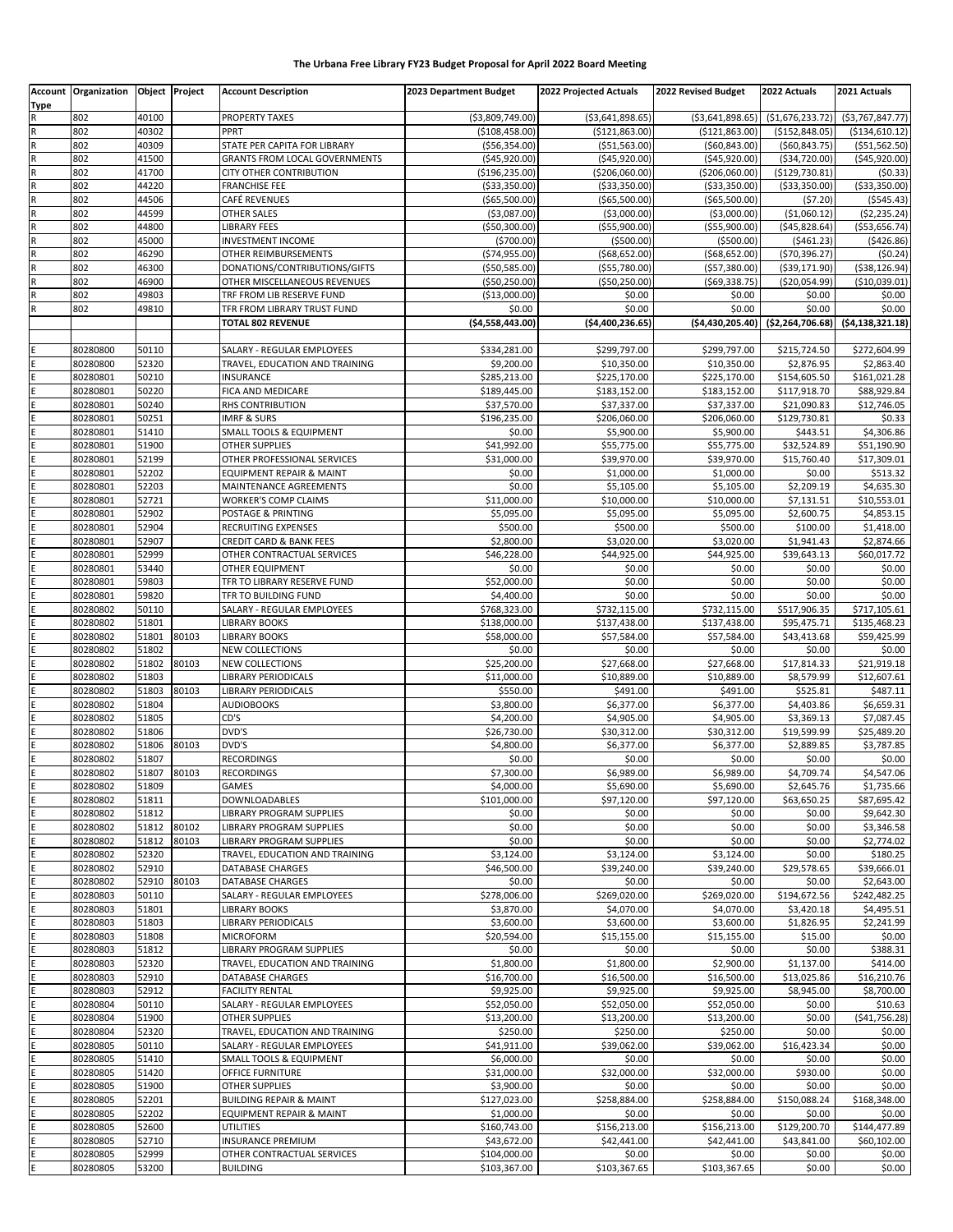#### **The Urbana Free Library FY23 Budget Proposal for April 2022 Board Meeting**

| <b>Type</b> | Account Organization Object Project |                |                | <b>Account Description</b>                            | 2023 Department Budget       | 2022 Projected Actuals      | 2022 Revised Budget         | 2022 Actuals               | 2021 Actuals               |
|-------------|-------------------------------------|----------------|----------------|-------------------------------------------------------|------------------------------|-----------------------------|-----------------------------|----------------------------|----------------------------|
| Ε           | 80280806                            | 50110          |                | SALARY - REGULAR EMPLOYEES                            | \$231,640.00                 | \$214,653.00                | \$214,653.00                | \$155,302.11               | \$208,215.74               |
| E           | 80280806                            | 51900          |                | <b>OTHER SUPPLIES</b>                                 | \$28,000.00                  | \$32,000.00                 | \$32,000.00                 | \$16,020.76                | \$29,442.40                |
| Ε           | 80280806                            | 52320          |                | TRAVEL, EDUCATION AND TRAINING                        | \$1,000.00                   | \$1,000.00                  | \$1,000.00                  | \$345.10                   | \$43.75                    |
| E           | 80280807                            | 50110          |                | SALARY - REGULAR EMPLOYEES                            | \$399,463.00                 | \$433,700.00                | \$433,700.00                | \$280,529.49               | \$394,752.59               |
| E           | 80280807                            | 52320          |                | TRAVEL, EDUCATION AND TRAINING                        | \$500.00                     | \$500.00                    | \$500.00                    | \$0.00                     | \$49.00                    |
| E           | 80280808<br>80280808                | 50110<br>51500 |                | SALARY - REGULAR EMPLOYEES<br>SHARED IT COSTS         | \$132,935.00<br>\$122,000.00 | \$145,910.00<br>\$73,900.00 | \$128,710.00<br>\$92,988.75 | \$55,784.75<br>\$24,972.33 | \$83,798.13<br>\$69,214.07 |
| E           | 80280808                            | 51900          |                | OTHER SUPPLIES                                        | \$11,500.00                  | \$0.00                      | \$0.00                      | \$0.00                     | \$0.00                     |
|             | 80280808                            | 52203          |                | MAINTENANCE AGREEMENTS                                | \$4,000.00                   | \$0.00                      | \$0.00                      | \$0.00                     | \$0.00                     |
|             | 80280808                            | 52320          |                | TRAVEL, EDUCATION AND TRAINING                        | \$1,500.00                   | \$0.00                      | \$0.00                      | \$0.00                     | \$0.00                     |
| Ė           | 80280808                            | 52600          |                | <b>UTILITIES</b>                                      | \$2,780.00                   | \$2,700.00                  | \$2,700.00                  | \$2,277.08                 | (\$1,225.50)               |
| E           | 80280808                            | 52999          |                | OTHER CONTRACTUAL SERVICES                            | \$17,700.00                  | \$0.00                      | \$17,200.00                 | \$11,131.00                | \$0.00                     |
|             | 80280809                            | 50110          |                | SALARY - REGULAR EMPLOYEES                            | \$237,707.00                 | \$207,839.00                | \$198,839.00                | \$147,415.12               | \$132,660.68               |
| Е           | 80280809                            | 51812          |                | LIBRARY PROGRAM SUPPLIES                              | \$10,735.00                  | \$17,100.00                 | \$17,500.00                 | \$12,267.90                | \$0.00                     |
| E           | 80280809                            | 51812          | 80102          | LIBRARY PROGRAM SUPPLIES                              | \$3,400.00                   | \$3,400.00                  | \$3,400.00                  | \$1,914.12                 | \$0.00                     |
| Ε<br>E      | 80280809<br>80280809                | 51812<br>51812 | 80103<br>80104 | LIBRARY PROGRAM SUPPLIES<br>LIBRARY PROGRAM SUPPLIES  | \$3,400.00<br>\$800.00       | \$3,400.00<br>\$800.00      | \$3,900.00<br>\$800.00      | \$1,747.83<br>\$73.48      | \$0.00<br>\$0.00           |
| E           | 80280809                            | 52199          |                | OTHER PROFESSIONAL SERVICES                           | \$22,800.00                  | \$10,600.00                 | \$28,880.00                 | \$17,825.00                | \$9,716.00                 |
| E           | 80280809                            | 52909          |                | ADV/MKTING/PUBLIC EDUCATION                           | \$12,440.00                  | \$15,866.00                 | \$15,466.00                 | \$4,550.91                 | \$15,262.52                |
| Ε           | 80280851                            | 51810          |                | LIBRARY RESALE PURCHASES                              | \$3,087.00                   | \$3,000.00                  | \$3,000.00                  | \$221.20                   | \$1,112.45                 |
|             |                                     |                |                | <b>TOTAL 802 EXPENSES</b>                             | \$4,719,484.00               | \$4,483,380.65              | \$4,513,349.40              | \$2,854,769.21             | \$3,387,262.55             |
|             |                                     |                |                |                                                       |                              |                             |                             |                            |                            |
|             | 803                                 | 49802          |                | TFR FROM LIBRARY GENERAL FUND                         | (\$26,000.00)                | \$0.00                      | \$0.00                      | \$0.00                     | \$0.00                     |
|             |                                     |                |                | <b>TOTAL 803 REVENUE</b>                              | (\$26,000.00)                | \$0.00                      | \$0.00                      | \$0.00                     | \$0.00                     |
|             |                                     |                |                |                                                       |                              |                             |                             |                            |                            |
|             | 80380860                            | 59802          |                | TFR TO LIBRARY OPERATING FUND                         | \$13,000.00                  | \$0.00                      | \$0.00                      | \$0.00                     | \$0.00                     |
|             |                                     |                |                | <b>TOTAL 803 EXPENSES</b>                             | \$13,000.00                  | \$0.00                      | \$0.00                      | \$0.00                     | \$0.00                     |
|             | 810                                 | 45000          |                | <b>INVESTMENT INCOME</b>                              | \$0.00                       | \$0.00                      | \$0.00                      | \$0.00                     | \$0.00                     |
|             | 810                                 | 46300          |                | DONATIONS/CONTRIBUTIONS/GIFTS                         | (\$47,400.00)                | ( \$44,059.00)              | (\$44,059.00)               | ( \$35, 848.72)            | ( \$176, 328.12)           |
|             |                                     |                |                | <b>TOTAL 810 EXPENSES</b>                             | (\$47,400.00)                | ( \$44,059.00)              | (\$44,059.00)               | ( \$35, 848.72)            | (5176, 328.12)             |
|             |                                     |                |                |                                                       |                              |                             |                             |                            |                            |
|             | 81080821                            | 52801          |                | LIBRARY PROGRAMS                                      | \$0.00                       | \$0.00                      | \$0.00                      | \$0.00                     | \$0.00                     |
| E           | 81080822                            | 52802          |                | LIBRARY ADULT PROGRAMS                                | \$0.00                       | \$0.00                      | \$0.00                      | \$0.00                     | \$0.00                     |
|             | 81080823                            | 52803          |                | LIBRARY CHILDREN PROGRAMS                             | \$0.00                       | \$0.00                      | \$0.00                      | \$0.00                     | \$0.00                     |
| Ė           | 81080824                            | 52804          |                | LIBRARY ARCHIVES PROGRAMS                             | \$0.00                       | \$0.00                      | \$0.00                      | \$0.00                     | \$0.00                     |
| E           | 81080831                            | 51420          |                | OFFICE FURNITURE (posts to 80280805)                  | \$31,000.00                  | \$0.00                      | \$0.00                      | \$0.00                     | \$0.00                     |
| E           | 81080831<br>81080831                | 51801<br>51900 |                | LIBRARY BOOKS<br>OTHER SUPPLIES                       | \$0.00<br>\$600.00           | \$0.00<br>\$275.00          | \$0.00<br>\$275.00          | \$0.00<br>\$370.77         | \$16.18<br>\$290.43        |
| E           | 81080831                            | 51990          |                | OTHER LIBRARY MATERIALS                               | \$500.00                     | \$1,225.25                  | \$1,225.25                  | \$489.51                   | \$425,572.34               |
|             | 81080831                            | 52201          |                | <b>BUILDING REPAIR &amp; MAINT</b>                    | \$0.00                       | \$0.00                      | \$0.00                      | \$0.00                     | \$0.00                     |
| E           | 81080831                            | 52801          |                | LIBRARY PROGRAMS                                      | \$0.00                       | \$2,000.00                  | \$2,000.00                  | \$36.70                    | \$415.45                   |
| E           | 81080831                            | 52803          |                | LIBRARY CHILDREN PROGRAMS                             | \$0.00                       | \$0.00                      | \$0.00                      | \$0.00                     | \$0.00                     |
|             | 81080831                            | 52902          |                | POSTAGE & PRINTING                                    | \$4,400.00                   | \$3,075.00                  | \$3,075.00                  | \$3,122.40                 | \$2,124.70                 |
| E           | 81080831                            | 52911          |                | PASS-THROUGH PAYMENTS                                 | \$0.00                       | \$0.00                      | \$0.00                      | \$0.00                     | \$0.00                     |
|             | 81080831                            | 53200          |                | <b>BUILDING</b>                                       | \$300,500.00                 | \$250,488.00                | \$250,488.00                | \$0.00                     | \$1,342.25                 |
| E<br>Ε      | 81080831<br>81080832                | 59802<br>51801 |                | TFR TO LIBRARY OPERATING FUND<br><b>LIBRARY BOOKS</b> | \$0.00<br>\$17,725.00        | \$0.00<br>\$16,319.00       | \$0.00<br>\$16,319.00       | \$0.00<br>\$2,197.18       | \$0.00<br>\$12,866.00      |
| E           | 81080832                            | 51990          |                | OTHER LIBRARY MATERIALS                               | \$0.00                       | \$750.00                    | \$750.00                    | \$0.00                     | \$0.00                     |
| E           | 81080833                            | 51801          |                | LIBRARY BOOKS                                         | \$11,525.00                  | \$16,319.00                 | \$16,319.00                 | \$4,241.31                 | \$10,963.88                |
| E           | 81080833                            | 51990          |                | OTHER LIBRARY MATERIALS                               | \$0.00                       | \$0.00                      | \$0.00                      | \$0.00                     | \$0.00                     |
| E           | 81080833                            | 52801          |                | LIBRARY CHILDREN PROGRAMS                             | \$3,000.00                   | \$0.00                      | \$0.00                      | \$0.00                     | \$0.00                     |
| E           | 81080833                            | 52803          |                | LIBRARY CHILDREN PROGRAMS                             | \$2,000.00                   | \$2,000.00                  | \$2,000.00                  | \$1,014.24                 | \$42.98                    |
| E           | 81080834                            | 51801          |                | <b>LIBRARY BOOKS</b>                                  | \$4,250.00                   | \$2,321.00                  | \$2,321.00                  | \$0.00                     | \$350.00                   |
| E           | 81080834                            | 51990          |                | OTHER LIBRARY MATERIALS                               | \$250.00                     | \$2,000.00                  | \$2,000.00                  | \$600.00                   | \$0.00                     |
| E           | 81080834                            | 52804          |                | LIBRARY ARCHIVES PROGRAMS                             | \$4,000.00                   | \$0.00                      | \$0.00                      | \$0.00                     | \$0.00                     |
|             |                                     |                |                | <b>TOTAL 810 EXPENSE</b>                              | \$379,750.00                 | \$296,772.25                | \$296,772.25                | \$12,072.11                | \$453,984.21               |
|             | 820                                 | 44599          |                | OTHER SALES                                           | \$0.00                       | ( \$23,190.00)              | ( \$23, 190.00)             | ( \$8,900.00)              | ( \$24,400.00)             |
| $\mathsf R$ | 820                                 | 49802          |                | TFR FROM LIBRARY GENERAL FUND                         | (\$4,400.00)                 | \$0.00                      | \$0.00                      | \$0.00                     | \$0.00                     |
|             |                                     |                |                | <b>TOTAL 820 REVENUE</b>                              | (54, 400.00)                 | (\$23,190.00)               | ( \$23,190.00)              | ( \$8,900.00)              | ( \$24,400.00)             |
|             |                                     |                |                |                                                       |                              |                             |                             |                            |                            |
|             | 82080852                            | 51900          |                | OTHER SUPPLIES                                        | \$0.00                       | \$75.00                     | \$75.00                     | \$0.00                     | \$0.00                     |
| E           | 82080852                            | 52201          |                | <b>BUILDING REPAIR &amp; MAINT</b>                    | \$0.00                       | \$37,134.00                 | \$37,134.00                 | \$6,788.07                 | \$7,117.76                 |
| E           | 82080852                            | 52600          |                | <b>UTILITIES</b>                                      | \$200.00                     | \$1,000.00                  | \$1,000.00                  | \$1,631.69                 | \$3,032.82                 |
| E           | 82080852                            | 52909          |                | ADV/MKTING/PUBLIC EDUCATION                           | \$0.00                       | \$100.00                    | \$100.00                    | \$0.00                     | \$0.00                     |
| E<br>Ε      | 82080852<br>82080852                | 52999<br>54200 |                | OTHER CONTRACTUAL SERVICES<br><b>INTEREST</b>         | \$4,200.00<br>\$0.00         | \$8,220.00<br>\$0.00        | \$8,220.00<br>\$0.00        | \$4,805.43<br>\$0.00       | \$9,869.83<br>\$0.00       |
|             |                                     |                |                | <b>TOTAL 820 EXPENSE</b>                              | \$4,400.00                   | \$46,529.00                 | \$46,529.00                 | \$13,225.19                | \$20,020.41                |
|             |                                     |                |                |                                                       |                              |                             |                             |                            |                            |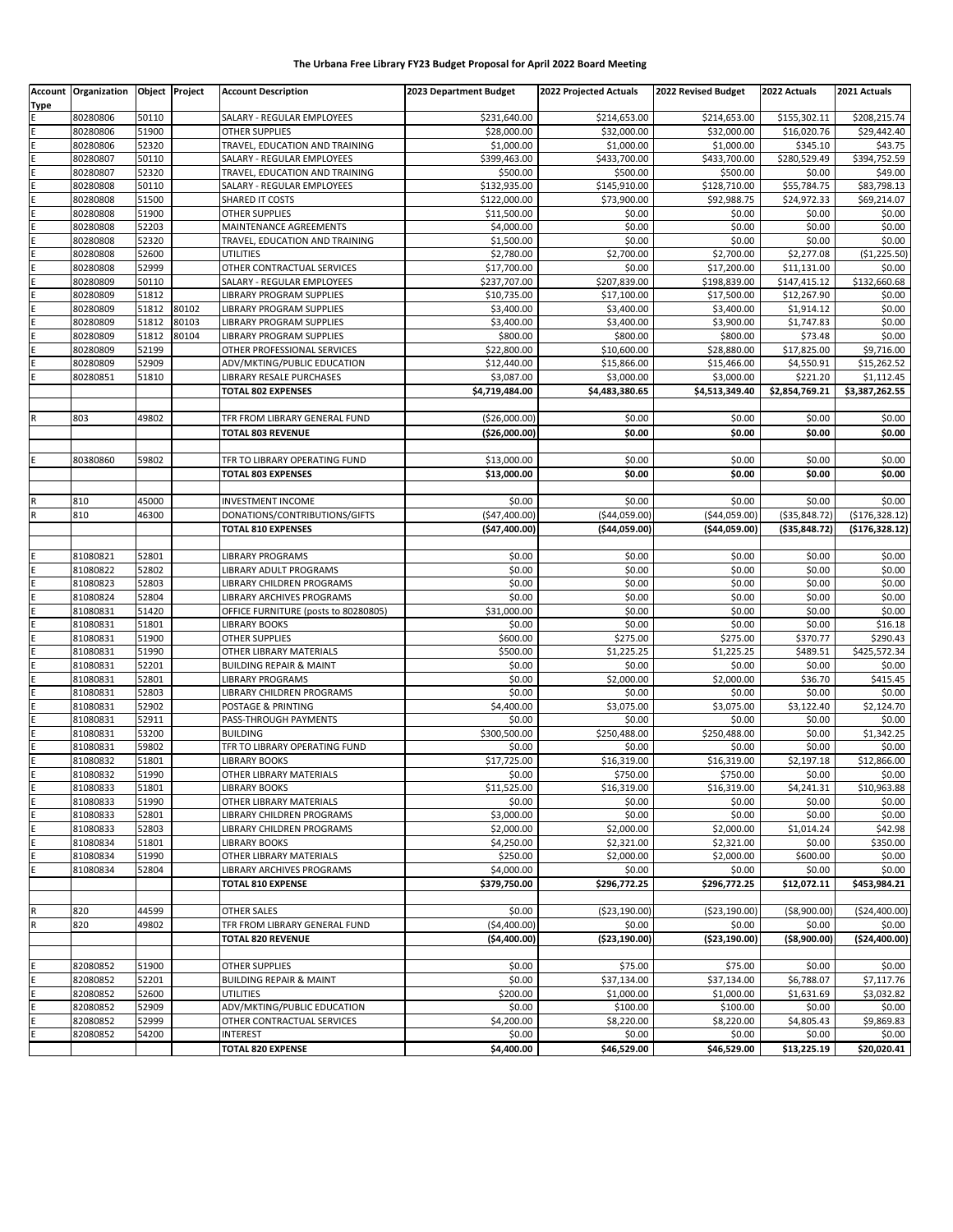| <b>FY23</b>                                                                     | 802               |     | 803           |         | 810       |         |         | 820 Total |             |
|---------------------------------------------------------------------------------|-------------------|-----|---------------|---------|-----------|---------|---------|-----------|-------------|
| Revenue FY23                                                                    | \$<br>(4,558,443) | \$. | $(26,000)$ \$ |         | (47, 400) | \$      | (4,400) | \$        | (4,636,243) |
| <b>Expense FY23</b>                                                             | \$<br>4,719,484   | \$  | 13,000        | $\zeta$ | 379,750   | $\zeta$ | 4,400   | \$        | 5,116,634   |
| <b>Total</b>                                                                    | \$<br>161,041     | \$  | (13,000)      | \$      | 332,350   | \$      |         | \$        | 480,391     |
|                                                                                 |                   |     |               |         |           |         |         |           |             |
| "Rollover" Expenses from 802 Fund Balance From                                  |                   |     |               |         |           |         |         |           |             |
| FY22 to FY23 include:                                                           |                   |     |               |         |           |         |         | \$        | 77,054      |
|                                                                                 |                   |     |               |         |           |         |         |           |             |
| Shared IT Costs 8020808-51500 to complete lab update                            | \$<br>19,089      |     |               |         |           |         |         |           |             |
| Acquisitions salary 80280806-50110 \$4000 unspent in                            |                   |     |               |         |           |         |         |           |             |
| supplies for one time staffing special project                                  | \$<br>4,000       |     |               |         |           |         |         |           |             |
|                                                                                 |                   |     |               |         |           |         |         |           |             |
| Admin Travel Education & Training 80280800-52320                                |                   |     |               |         |           |         |         |           |             |
| Foundation gift funds not spent in FY22 to be spent in FY23                     | \$<br>4,300       |     |               |         |           |         |         |           |             |
| Potential Retirement Health savings separation payments                         |                   |     |               |         |           |         |         |           |             |
| 80280801-50240                                                                  | \$                |     |               |         |           |         |         |           |             |
|                                                                                 | 18,018            |     |               |         |           |         |         |           |             |
| Funds given before from the City for a Compensation                             |                   |     |               |         |           |         |         |           |             |
| Study 80280801-52199 Other Professional Services                                | \$<br>10,000      |     |               |         |           |         |         |           |             |
|                                                                                 |                   |     |               |         |           |         |         |           |             |
| Last tax payment to the Webber property & maintenance                           | \$                |     |               |         |           |         |         |           |             |
| costs<br>Archives microform carryover from News-Gazette                         | 4,400             |     |               |         |           |         |         |           |             |
|                                                                                 |                   |     |               |         |           |         |         |           |             |
| microfilm being unable to be purchased, as it is not                            |                   |     |               |         |           |         |         |           |             |
| available for sale. To be used on another local newspaper<br>microfilm project. |                   |     |               |         |           |         |         |           |             |
|                                                                                 | \$<br>15,155      |     |               |         |           |         |         |           |             |
| Urbana Arts Grant unspent in FY22 Library Program                               |                   |     |               |         |           |         |         |           |             |
| Supplies 80280809-51812                                                         | \$<br>493         |     |               |         |           |         |         |           |             |
| Unspent Foundation gift for concerts in FY22 Library                            |                   |     |               |         |           |         |         |           |             |
| Program Supplies 80280809-51812                                                 | \$<br>1,600       |     |               |         |           |         |         |           |             |
|                                                                                 |                   |     |               |         |           |         |         |           |             |
| Budgeting to shift funds from fund balance to 803 Special                       |                   |     |               |         |           |         |         |           |             |
| <b>Reserve Fund Balance</b>                                                     |                   |     |               |         |           |         |         | \$        | 52,000      |
| 80280801-59803 Transfer to the 803 Special Reserve Fund                         |                   |     |               |         |           |         |         |           |             |
| for future facilities expenses                                                  | \$<br>26,000      |     |               |         |           |         |         |           |             |
| Transfer to 803 Special Reserve Fund for future IT                              |                   |     |               |         |           |         |         |           |             |
| purchases                                                                       | \$<br>26,000      |     |               |         |           |         |         |           |             |
|                                                                                 |                   |     |               |         |           |         |         |           |             |
| <b>Expenses from 803 Special Reserve Fund</b>                                   |                   |     |               |         |           |         |         | \$        | 13,000      |
| For Shared IT 80280808-51500 to purchase new computers                          |                   |     |               |         |           |         |         |           |             |
| to catch up w/ lifecycle replacements                                           |                   | \$  | 13,000        |         |           |         |         |           |             |
|                                                                                 |                   |     |               |         |           |         |         |           |             |
|                                                                                 |                   |     |               |         |           |         |         |           |             |
| <b>Expenses from 810 Fund Balance include</b>                                   |                   |     |               |         |           |         |         | \$        | 332,350     |
| Project #82204 Chanute donations for Chanute AV                                 |                   |     |               |         |           |         |         |           |             |
| preservation project                                                            |                   |     |               | \$      | 4,000     |         |         |           |             |
| Project #82208 Archives Book Sale for special collections                       |                   |     |               |         |           |         |         |           |             |
| preservations project & Omeka                                                   |                   |     |               | \$      | 1,100     |         |         |           |             |
| Project 82202 Child Podlasek Gifts                                              |                   |     |               | \$      | 2,000     |         |         |           |             |
| Project 82206 Adult Book Sale: world language materials;                        |                   |     |               |         |           |         |         |           |             |
| ESL materials; reference materials                                              |                   |     |               | \$      | 4,000     |         |         |           |             |
| Project 82003 Fairy Tale Ball                                                   |                   |     |               | \$      | 2,000     |         |         |           |             |
| Project 82102 Podlasek Teen Gift                                                |                   |     |               | \$      | 750       |         |         |           |             |
| Project 82205 Café Book sale for furniture                                      |                   |     |               | \$      | 20,000    |         |         |           |             |
| Project 82209 Staff parking lot; Building envelope;                             |                   |     |               |         |           |         |         |           |             |
| Circulation/AV area refresh                                                     |                   |     |               | \$      | 300,000   |         |         |           |             |
| Project 82216 Staff Appreciation - shift funds within the                       |                   |     |               |         |           |         |         |           |             |
| 810s so no longer overspent                                                     |                   |     |               |         | $-1500$   |         |         |           |             |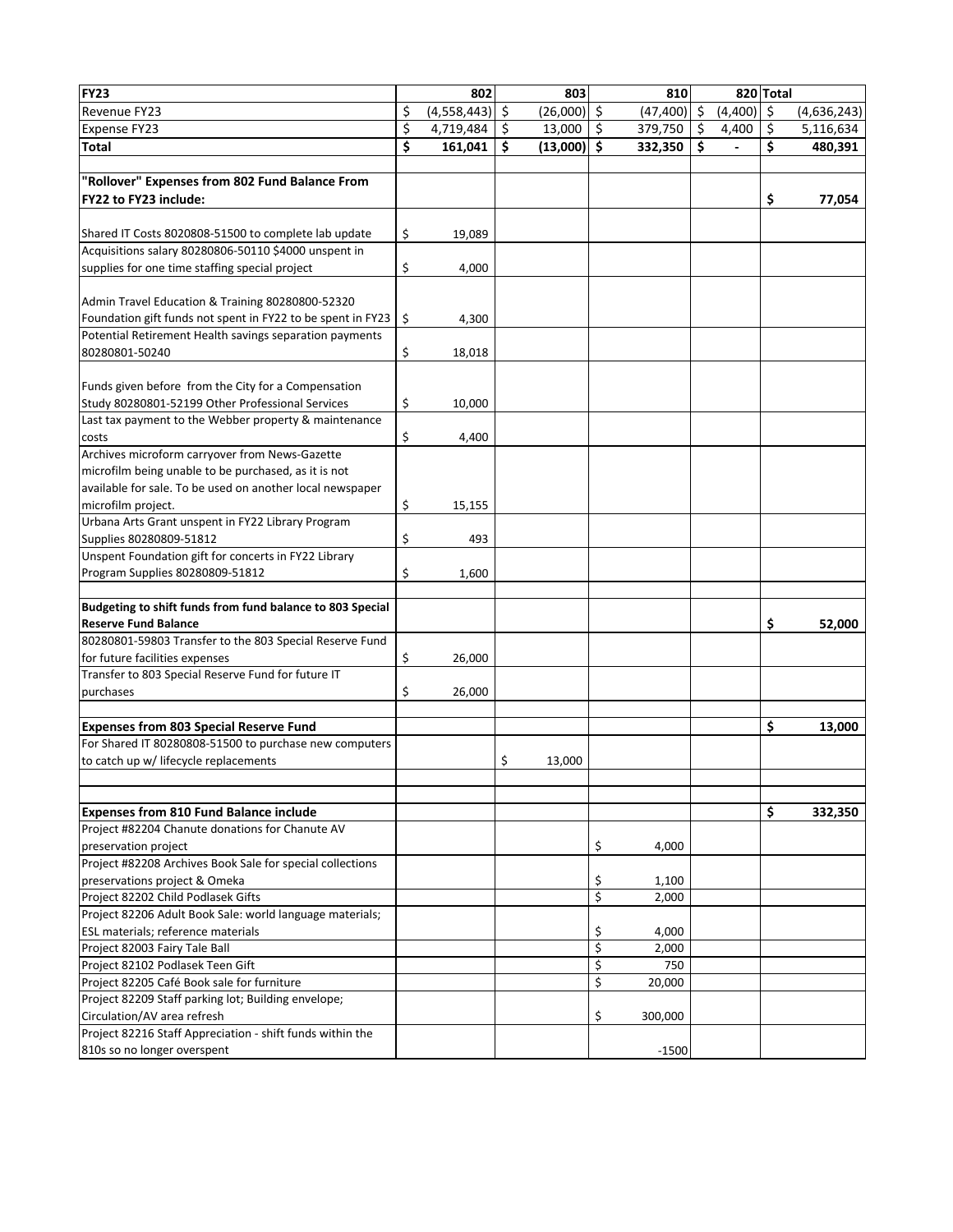|                                          |                                | Estimated<br>Costs        |                      |                |                                                                                                                 |                                                                     |             |             |             |             |             |             |             |             |
|------------------------------------------|--------------------------------|---------------------------|----------------------|----------------|-----------------------------------------------------------------------------------------------------------------|---------------------------------------------------------------------|-------------|-------------|-------------|-------------|-------------|-------------|-------------|-------------|
|                                          |                                | (FY17 prices)             | <b>Estimated</b>     |                |                                                                                                                 |                                                                     |             |             |             |             |             |             |             |             |
| Equipment                                | Replace in<br><b>Fiscal Yr</b> | $(bold = FY20$<br>prices) | Life Cycle<br>(yrs.) | Annual<br>Cost | <b>Notes</b>                                                                                                    | <b>Estimates</b><br><b>Provided by</b>                              | <b>FY21</b> | <b>FY22</b> | <b>FY23</b> | <b>FY24</b> | <b>FY25</b> | <b>FY26</b> | <b>FY27</b> | <b>FY28</b> |
|                                          |                                |                           |                      |                |                                                                                                                 |                                                                     | \$100,000   | \$112,000   | \$305,000   | \$519,000   | \$155,000   | \$135,000   | \$50,000    | \$1         |
| <b>Webber Building</b>                   |                                |                           |                      |                |                                                                                                                 |                                                                     |             |             |             |             |             |             |             |             |
| demolition                               | 2022                           |                           |                      |                |                                                                                                                 |                                                                     |             | \$36,000    |             |             |             |             |             |             |
|                                          |                                |                           |                      |                |                                                                                                                 |                                                                     |             |             |             |             |             |             |             |             |
| Staff Parking Lot &                      |                                |                           |                      |                |                                                                                                                 |                                                                     |             |             |             |             |             |             |             |             |
| other building<br>projects               | 2022 or<br>2023                | \$100,000                 | 30                   |                | Gift funds budgeted. Roll into FY22 and FY23 if not<br>\$1,666 completed in FY22.                               | City of Urbana                                                      | \$100,000   |             | \$100,000   |             |             |             |             |             |
|                                          |                                |                           |                      |                |                                                                                                                 |                                                                     |             |             |             |             |             |             |             |             |
| <b>Tepper Building</b>                   |                                |                           |                      |                |                                                                                                                 |                                                                     |             |             |             |             |             |             |             |             |
| mold remediations                        | 2022                           |                           |                      |                |                                                                                                                 |                                                                     |             | \$35,000    |             |             |             |             |             |             |
|                                          |                                |                           |                      |                |                                                                                                                 | Tepper building exterior painting.                                  |             |             |             |             |             |             |             |             |
|                                          |                                |                           |                      |                |                                                                                                                 | Interior painting should be<br>coordinated with carpet replacement. |             |             |             |             |             |             |             |             |
|                                          |                                |                           |                      |                |                                                                                                                 | May not happen in FY22, so also                                     |             |             |             |             |             |             |             |             |
|                                          |                                |                           |                      |                |                                                                                                                 | budgeting in FY23.                                                  |             |             |             |             |             |             |             |             |
| <b>Exterior and Interior</b><br>painting | 2022                           | \$12,000                  |                      |                | Main building - especially after wayfinding signs are<br>\$1,000 removed - & Tepper exterior                    |                                                                     |             | \$12,000    | \$40,000    |             |             |             |             |             |
|                                          |                                |                           |                      |                | Foundation funding. Will be paid directly by the                                                                |                                                                     |             |             |             |             |             |             |             |             |
|                                          |                                |                           |                      |                | Foundation up to \$19,000. Costs depend on                                                                      |                                                                     |             |             |             |             |             |             |             |             |
|                                          |                                |                           |                      |                | improvements made. Carpeting; hands on-<br>manipulatives. Painting already done. Rescheduled                    |                                                                     |             |             |             |             |             |             |             |             |
| Megan's Room                             |                                |                           |                      |                | from FY20-21 due to COVID. May be paid for by Illinois                                                          |                                                                     |             |             |             |             |             |             |             |             |
| updates                                  | 2022 ?                         |                           |                      |                | State infrastructure funding.<br>Foundation is fundraising and will pay directly; and the                       |                                                                     |             |             | \$0         |             |             |             |             |             |
|                                          |                                |                           |                      |                | Friends have also indicated interest of supporting                                                              |                                                                     |             |             |             |             |             |             |             |             |
| Corner Lot                               |                                |                           |                      |                | beautification with the Café Book Sale Funds TUFL                                                               |                                                                     |             |             |             |             |             |             |             |             |
| Improvement<br>Refresh of Teen           | 2023                           |                           |                      |                | holds.                                                                                                          |                                                                     |             |             |             |             |             |             |             |             |
| Area                                     | 2024                           |                           |                      |                | Up to \$20,000 from a donor to the Foundation                                                                   |                                                                     |             |             |             |             |             |             |             |             |
| Carpet - Phase 1                         | 2023                           | \$50,000                  | 10                   |                | \$5,000 High traffic zones                                                                                      | City of Urbana                                                      |             |             | \$50,000    |             |             |             |             |             |
|                                          |                                |                           |                      |                |                                                                                                                 | Estimate given during guaranteed                                    |             |             |             |             |             |             |             |             |
|                                          |                                |                           |                      |                |                                                                                                                 | energy savings plan process with the                                |             |             |             |             |             |             |             |             |
| <b>Building Envelope</b>                 | 2023                           | \$65,000                  | 50                   |                | \$1,300 tuck-pointing<br>Installed 1974. Includes replacement of the condensing Per Davis-Houk Mechanical       | City. Funded from 810 gift funds                                    |             | \$65,000    | \$65,000    |             |             |             |             |             |
|                                          |                                |                           |                      |                | units. Being properly maintained but should plan to                                                             |                                                                     |             |             |             |             |             |             |             |             |
| East AHU (Trane M-                       |                                |                           |                      |                | replace in FY24 or FY25 so it's on our timeline, not due                                                        |                                                                     |             |             |             |             |             |             |             |             |
| 63)                                      | 2023                           | \$325,000                 | 20                   |                | \$16,250 to catastrophic failure.<br>High traffic areas. Steps and some other areas look                        |                                                                     |             |             |             | \$325,000   |             |             |             |             |
|                                          |                                |                           |                      |                | worn, but foot traffic down in building during COVID, so                                                        |                                                                     |             |             |             |             |             |             |             |             |
| Carpet - Phase 1                         | 2023                           | \$50,000                  | 15                   | \$3,333        | this can wait. May be paid for by Illinois State<br>infrastructure funding if received.                         | City of Urbana                                                      |             |             | \$50,000    |             |             |             |             |             |
|                                          |                                |                           |                      |                |                                                                                                                 |                                                                     |             |             |             |             |             |             |             |             |
|                                          |                                |                           |                      |                |                                                                                                                 | Roof evaluated March 2021 by three                                  |             |             |             |             |             |             |             |             |
|                                          |                                |                           |                      |                |                                                                                                                 | roofers. None said it needed<br>replacement, just some repairs. The |             |             |             |             |             |             |             |             |
|                                          |                                |                           |                      |                | To protect the Archives collection in Tepper (based on                                                          | chimney is literally falling apart and                              |             |             |             |             |             |             |             |             |
| Roof at Tepper                           | 2023                           | \$10,000                  | 20                   | \$500          | age of roof)<br>Plaster fixed. Assessment & renovation, followed by                                             | will be remediated in FY21.-Done                                    |             |             | \$0         |             |             |             |             |             |
|                                          |                                |                           |                      |                | periodic evaluation. Is this necessary? The savings were                                                        |                                                                     |             |             |             |             |             |             |             |             |
| <b>Historic Window</b>                   |                                |                           |                      |                | said to be negligible in the GESP study but \$175,000                                                           |                                                                     |             |             |             |             |             |             |             |             |
| Improvements<br>Carpet - Phase 1         | 2024<br>2023                   | \$50,000                  | 40<br>10             | \$0<br>\$5,000 | potential cost.<br>High traffic zones                                                                           | UFL 5-year financial plan<br>City of Urbana                         |             |             | \$0         |             |             |             |             |             |
| <b>East Pneumatic</b>                    |                                |                           |                      |                |                                                                                                                 |                                                                     |             |             |             |             |             |             |             |             |
| Controls<br>Furnace and AC               | 2024                           | \$170,000                 | 20                   |                | \$8,500 Full replacement to match existing DDC system<br>In fair condition in 2017. May not be required pending | Henneman Engineering                                                |             |             |             | \$170,000   |             |             |             |             |
| Tepper                                   | 2024                           | \$12,000                  | 20                   | \$600          | Library expansion.                                                                                              | UFL 5-year financial plan                                           |             |             |             | \$12,000    |             |             |             |             |
| Furnace and AC                           |                                |                           |                      |                | In fair condition in 2017. May not be required pending                                                          |                                                                     |             |             |             |             |             |             |             |             |
| Tepper<br>Paterson-Kelly                 | 2024                           | \$12,000                  | 20                   |                | \$600 Library expansion.                                                                                        | UFL 5-year financial plan                                           |             |             |             | \$12,000    |             |             |             |             |
| Boiler                                   | 2025                           | \$100,000                 | 20                   |                | \$5,000 Installed during 2005 construction                                                                      | Davis & Houk                                                        |             |             |             |             | \$100,000   |             |             |             |
| Carpet - Phase 2                         | 2024                           | \$50,000                  | 15                   |                | \$3,333 High traffic zones<br>BOMA lists average useful life years for painted walls                            | City of Urbana                                                      |             |             |             |             | \$50,000    |             |             |             |
| Painting                                 | 2025                           | \$5,000                   |                      |                | \$1,000 at 5-so we can use on high-traffic areas?                                                               | <b>BOMA</b>                                                         |             |             |             |             | \$5,000     |             |             |             |
|                                          |                                |                           |                      |                |                                                                                                                 | Page 1 of 2<br>Henneman Engineering                                 |             |             |             |             |             |             |             |             |
| <b>DDC West Controls</b>                 | 2026                           | \$135,000                 | 20                   |                | \$6,750 Full replacement with matching DDC system                                                               |                                                                     |             |             |             |             |             | \$135,000   |             |             |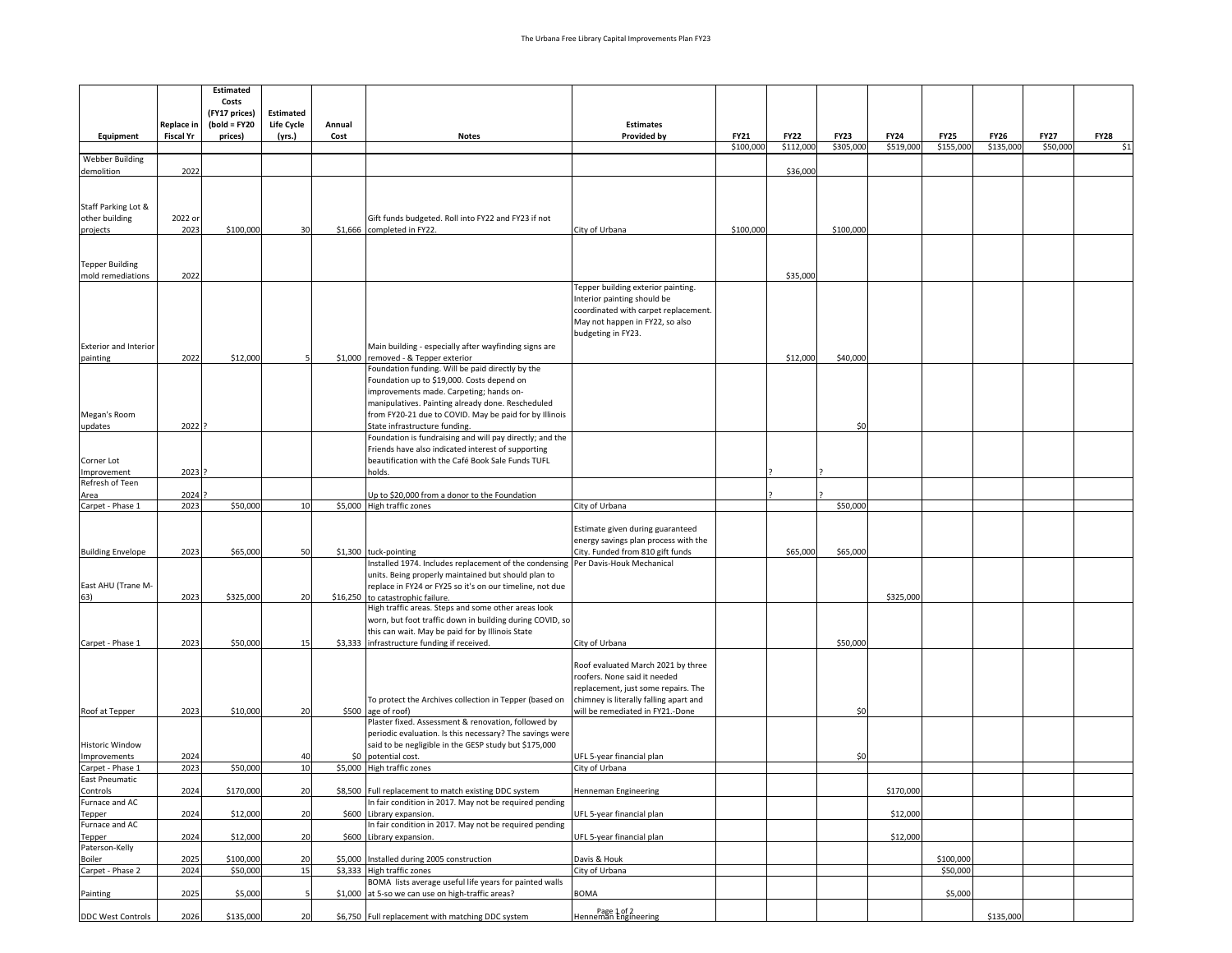|                       |                  | <b>Estimated</b> |                  |           |                                                        |                              |             |             |             |             |             |             |             |             |
|-----------------------|------------------|------------------|------------------|-----------|--------------------------------------------------------|------------------------------|-------------|-------------|-------------|-------------|-------------|-------------|-------------|-------------|
|                       |                  | Costs            |                  |           |                                                        |                              |             |             |             |             |             |             |             |             |
|                       |                  | (FY17 prices)    | <b>Estimated</b> |           |                                                        |                              |             |             |             |             |             |             |             |             |
|                       | Replace in       | (bold = $FY20$   | Life Cycle       | Annual    |                                                        | <b>Estimates</b>             |             |             |             |             |             |             |             |             |
| Equipment             | <b>Fiscal Yr</b> | prices)          | (yrs.)           | Cost      | <b>Notes</b>                                           | <b>Provided by</b>           | <b>FY21</b> | <b>FY22</b> | <b>FY23</b> | <b>FY24</b> | <b>FY25</b> | <b>FY26</b> | <b>FY27</b> | <b>FY28</b> |
| Carpet - Phase 3      | 2025             | \$50,000         | 20               |           | \$2.500 Low traffic zones                              | City of Urbana               |             |             |             |             |             |             | \$50,000    |             |
| West AHU (York        |                  |                  |                  |           |                                                        |                              |             |             |             |             |             |             |             |             |
| AP660)                | 2030             | \$275,000        | 25               |           | \$11,000 Installed during 2005 construction            | Henneman Engineering         |             |             |             |             |             |             |             |             |
| Elevators/Dumbwait    |                  |                  |                  |           |                                                        |                              |             |             |             |             |             |             |             |             |
| er                    | 2030             | \$150,000        | 25               |           | \$6,000 Installed during 2005 construction             | ThessenKrup Elevators (2005) |             |             |             |             |             |             |             |             |
|                       |                  |                  |                  |           | BOMA lists average useful life years for painted walls |                              |             |             |             |             |             |             |             |             |
| Painting              | 2030             | \$5,000          |                  |           | \$1,000 at 5-so we can use on high-traffic areas?      |                              |             |             |             |             |             |             |             |             |
| <b>TUFL Roof</b>      | 2031             | \$150,000        | $25$ ?           |           | Replaced during 2005 construction                      |                              |             |             |             |             |             |             |             |             |
| Carpet - Phase 1      | 2033             | \$50,000         | 10               |           | \$5,000 High traffic zones                             | City of Urbana               |             |             |             |             |             |             |             |             |
| Fire Suppression      |                  |                  |                  |           |                                                        |                              |             |             |             |             |             |             |             |             |
| System                | 2035             | \$150,000        | 30               |           | \$5,000 Includes plumbing, compressor, sprinklers.     |                              |             |             |             |             |             |             |             |             |
| Carpet - Phase 2      | 2034             | \$50,000         | 15               |           | \$3,333 Medium traffic zones                           | City of Urbana               |             |             |             |             |             |             |             |             |
|                       |                  |                  |                  |           | BOMA lists average useful life years for painted walls |                              |             |             |             |             |             |             |             |             |
| Painting              | 2035             | \$5,000          |                  |           | \$1,000 at 5-so we can use on high-traffic areas?      |                              |             |             |             |             |             |             |             |             |
| Carpet - Phase 3      | 2035             | \$50,000         | 20               |           | \$2,500 Low traffic zones                              | City of Urbana               |             |             |             |             |             |             |             |             |
| Chiller               | 2039             | \$160,000        | 20               |           | \$8,000 Assessment and replacement                     | <b>Henneman Engineering</b>  |             |             |             |             |             |             |             |             |
| East AHU              | 2040             | \$210,000        | 20               |           | \$10,500 Includes replacement of the condensing units  | Henneman Engineering         |             |             |             |             |             |             |             |             |
| Roof at Tepper        | 2040             | \$10,000         | 20               |           | \$500 Assessment and repair/replacement                |                              |             |             |             |             |             |             |             |             |
|                       |                  |                  |                  |           | BOMA lists average useful life years for painted walls |                              |             |             |             |             |             |             |             |             |
| Painting              | 2040             | \$5,000          |                  |           | \$1,000 at 5-so we can use on high-traffic areas?      |                              |             |             |             |             |             |             |             |             |
| <b>East Pneumatic</b> |                  |                  |                  |           |                                                        |                              |             |             |             |             |             |             |             |             |
| Controls              | 2042             | \$170,000        | 20               |           | \$8.500 Assessment and replacement                     | Henneman Engineering         |             |             |             |             |             |             |             |             |
| <b>Total</b>          |                  | \$2.636.000      |                  | \$125.666 |                                                        |                              |             |             |             |             |             |             |             |             |

*Davis & Houk and BOMA Preventative Maintenance Guidebook assisted with the some of the life-cycle estimates* https://icap.sustainability.illinois.edu/files/projectupdate/2289/Project%20Lifespan%20Estimates.pdf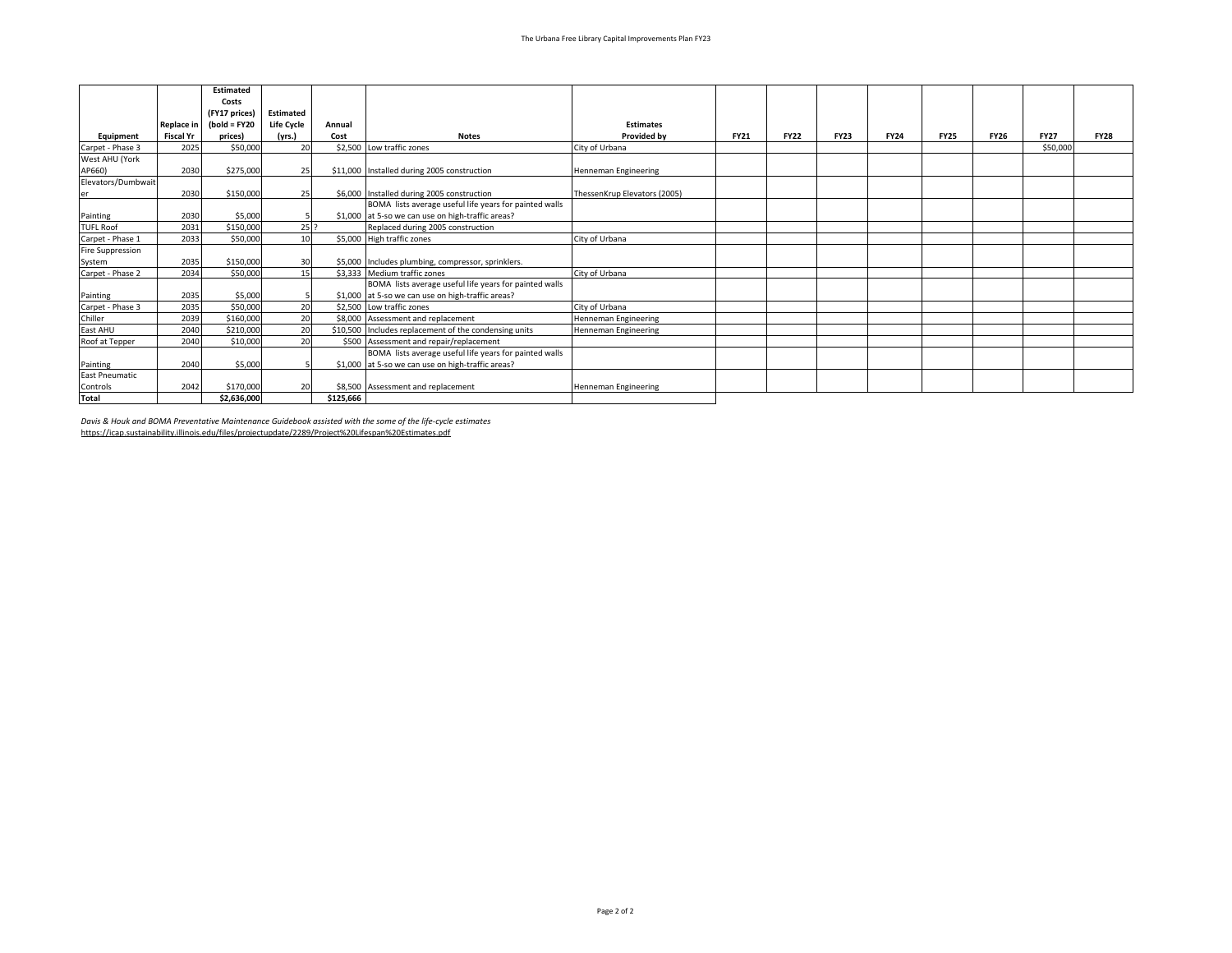|                                       |             | IT long-term planning |                                     |                    |
|---------------------------------------|-------------|-----------------------|-------------------------------------|--------------------|
|                                       | Next        |                       |                                     |                    |
|                                       | Replacement |                       |                                     |                    |
| Equipment                             | <b>FY</b>   | <b>Estimated Cost</b> | <b>Estimated Life Cycle (years)</b> | <b>Annual Cost</b> |
| Local History Online Server           | 2024        | 18,000.00<br>S        | 6                                   | 3,000.00           |
| In-House Servers - Domain Controllers | $2028$ \$   | 6,000.00              |                                     | 1,000.00           |
| In-House Servers - Backup             | $2024$ \$   | 15,000.00             |                                     | 2,500.00           |
| In-House Servers - Hyper-V            | $2025$ \$   | 30,000.00             | 6                                   | 5,000.00           |
| <b>Access Control System</b>          | $2026$ \$   | 15,000.00             | 10                                  | 1,500.00           |
| Replacing VOIP phones                 | 2024        | 10,000.00             | 10                                  | 1,000.00           |
| Security Camera System                | $2024$ \$   | 20,000.00             |                                     | 4,000.00           |

| <b>Total Annualized Expenses to be saved</b> | \$18,000.00 |
|----------------------------------------------|-------------|
| <b>Fixed Savings</b>                         | \$26,000.00 |